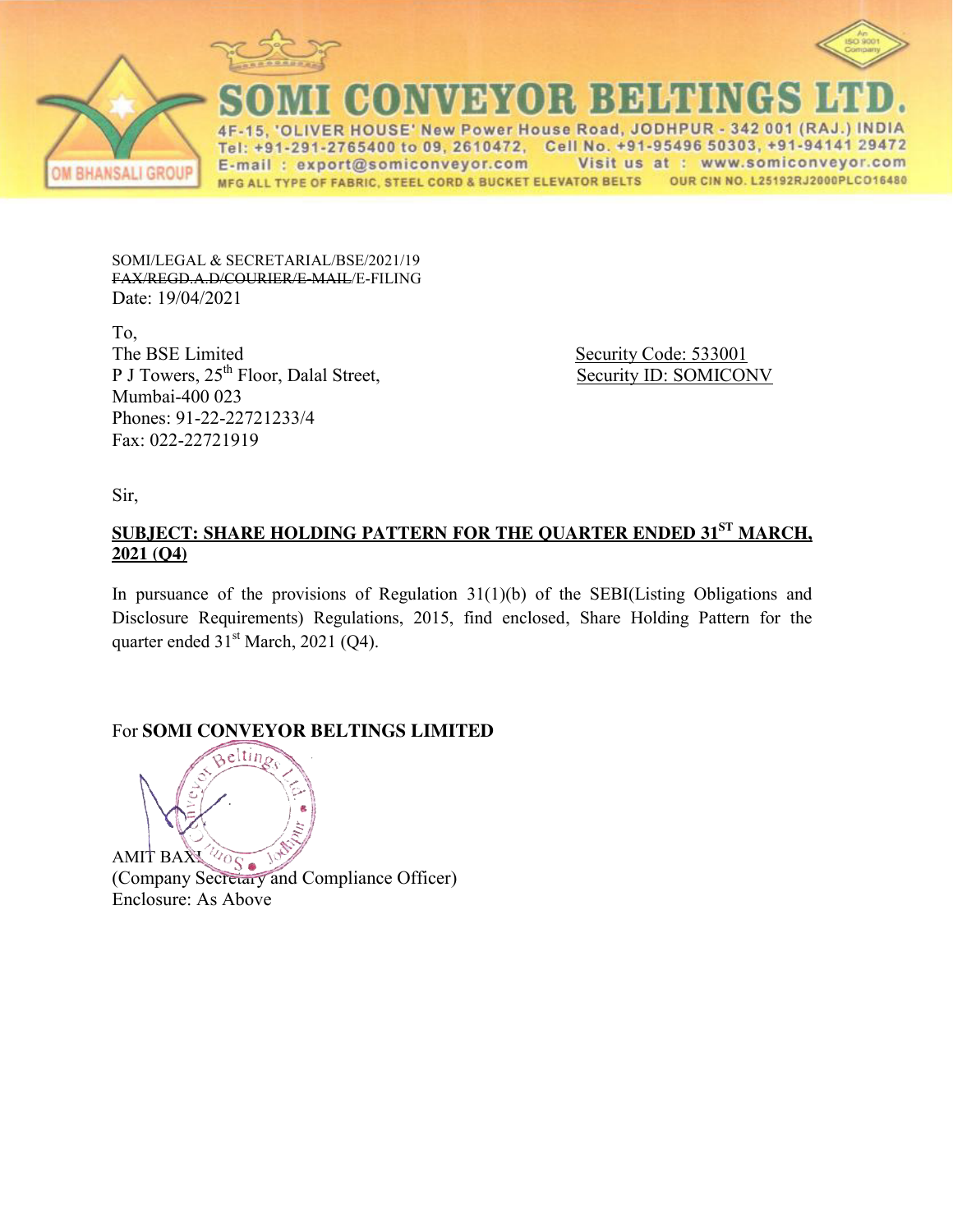| <b>General information about company</b>                                                   |                            |  |  |  |  |  |
|--------------------------------------------------------------------------------------------|----------------------------|--|--|--|--|--|
| Scrip code                                                                                 | 533001                     |  |  |  |  |  |
| NSE Symbol                                                                                 | <b>SOMICONVEY</b>          |  |  |  |  |  |
| <b>MSEI</b> Symbol                                                                         | <b>NOTLISTED</b>           |  |  |  |  |  |
| <b>ISIN</b>                                                                                | INE323J01019               |  |  |  |  |  |
| Name of the company                                                                        | SOMI CONVEYOR BELTINGS LTD |  |  |  |  |  |
| Whether company is SME                                                                     | N <sub>0</sub>             |  |  |  |  |  |
| Class of Security                                                                          | <b>Equity Shares</b>       |  |  |  |  |  |
| Type of report                                                                             | Quarterly                  |  |  |  |  |  |
| Ouarter Ended / Half year ended/Date of Report (For Prelisting / Allotment)                | 31-03-2021                 |  |  |  |  |  |
| Date of allotment / extinguishment (in case Capital Restructuring selected) / Listing Date |                            |  |  |  |  |  |
| Shareholding pattern filed under                                                           | Regulation $31(1)(b)$      |  |  |  |  |  |
| Whether the listed entity is Public Sector Undertaking (PSU)?                              | N <sub>0</sub>             |  |  |  |  |  |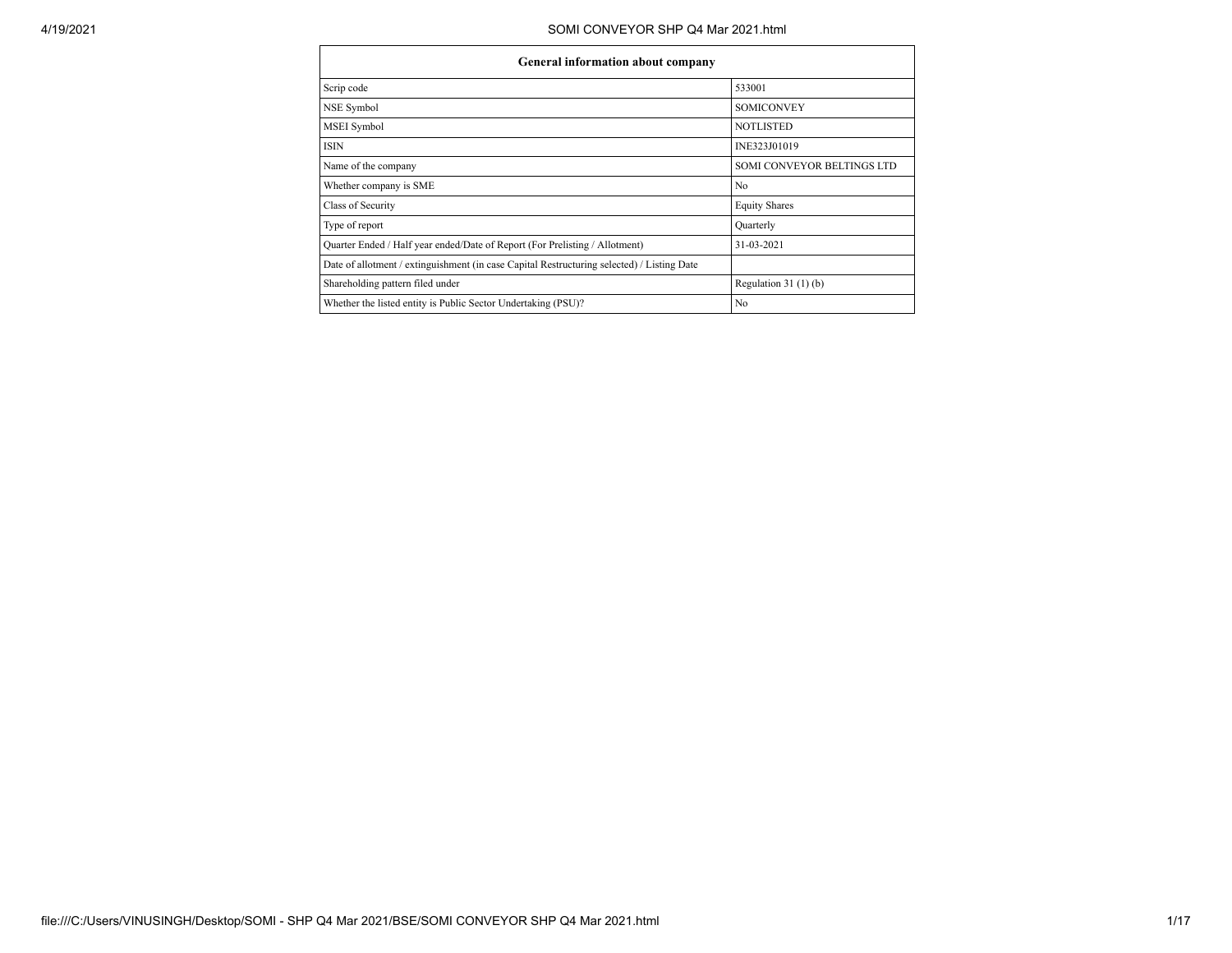| <b>Declaration</b> |                                                                                           |                |                                |                       |                             |  |  |  |
|--------------------|-------------------------------------------------------------------------------------------|----------------|--------------------------------|-----------------------|-----------------------------|--|--|--|
| Sr.<br>No.         | Particular                                                                                | Yes/No         | Promoter and<br>Promoter Group | Public<br>shareholder | Non Promoter-<br>Non Public |  |  |  |
|                    | Whether the Listed Entity has issued any partly paid up shares?                           | No.            | N <sub>0</sub>                 | N <sub>0</sub>        | N <sub>0</sub>              |  |  |  |
| $\overline{2}$     | Whether the Listed Entity has issued any Convertible Securities                           | N <sub>o</sub> | N <sub>0</sub>                 | N <sub>0</sub>        | N <sub>0</sub>              |  |  |  |
| 3                  | Whether the Listed Entity has issued any Warrants?                                        | No.            | N <sub>0</sub>                 | N <sub>0</sub>        | N <sub>0</sub>              |  |  |  |
| $\overline{4}$     | Whether the Listed Entity has any shares against which<br>depository receipts are issued? | N <sub>0</sub> | N <sub>0</sub>                 | N <sub>0</sub>        | N <sub>0</sub>              |  |  |  |
| 5                  | Whether the Listed Entity has any shares in locked-in?                                    | N <sub>0</sub> | N <sub>0</sub>                 | N <sub>0</sub>        | N <sub>0</sub>              |  |  |  |
| 6                  | Whether any shares held by promoters are pledge or otherwise<br>encumbered?               | N <sub>0</sub> | N <sub>0</sub>                 |                       |                             |  |  |  |
| 7                  | Whether company has equity shares with differential voting<br>rights?                     | N <sub>0</sub> | N <sub>0</sub>                 | N <sub>0</sub>        | N <sub>0</sub>              |  |  |  |
| 8                  | Whether the listed entity has any significant beneficial owner?                           | Yes            |                                |                       |                             |  |  |  |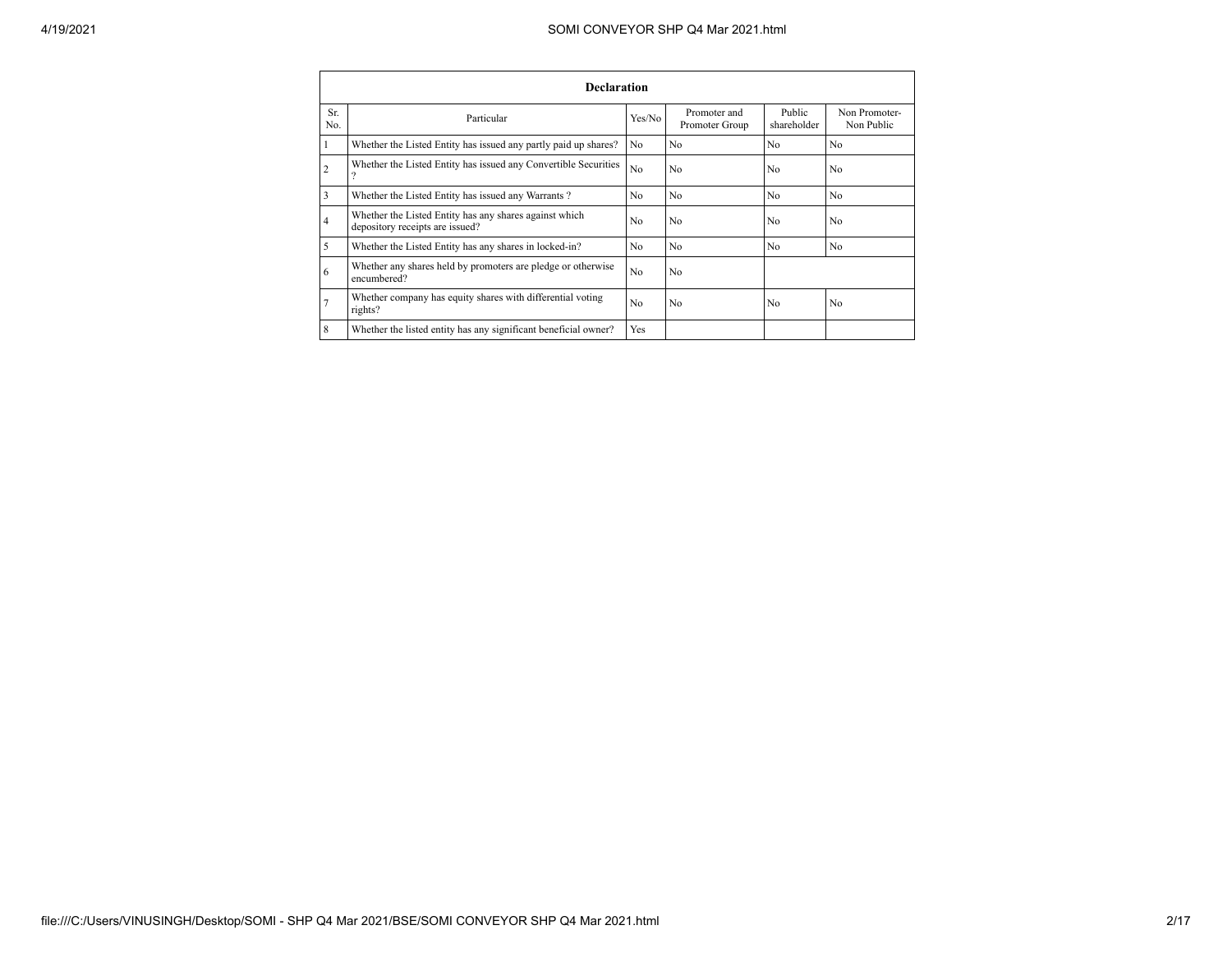|                 | Table I - Summary Statement holding of specified securities                                          |                   |                                   |                             |                          |                          |                                       |                                                                  |  |              |       |
|-----------------|------------------------------------------------------------------------------------------------------|-------------------|-----------------------------------|-----------------------------|--------------------------|--------------------------|---------------------------------------|------------------------------------------------------------------|--|--------------|-------|
|                 | Category                                                                                             | Nos Of            | No. of                            | No. Of<br>Partly            | No. Of<br>shares         | Total nos.<br>shares     | Shareholding as a<br>% of total no of | Number of Voting Rights held in each<br>class of securities (IX) |  |              |       |
| Category<br>(1) | of<br>shareholder                                                                                    | shareholders      | fully paid<br>up equity<br>shares | paid-up<br>equity<br>shares | underlying<br>Depository | held (VII)<br>$= (IV) +$ | shares (calculated<br>as per SCRR,    | No of Voting (XIV) Rights                                        |  | Total as a   |       |
|                 | (III)<br>(II)<br>Receipts<br>held $(IV)$<br>held<br>$(V)$ + $(VI)$<br>% of $(A+B+C2)$<br>(VI)<br>(V) | 1957) (VIII) As a | Class eg:<br>$\mathbf x$          | Class<br>eg:y               | Total                    | $%$ of<br>$(A+B+C)$      |                                       |                                                                  |  |              |       |
| (A)             | Promoter<br>&<br>Promoter<br>Group                                                                   | $\overline{7}$    | 6955787                           |                             |                          | 6955787                  | 59.05                                 | 6955787                                                          |  | 6955787      | 59.05 |
| (B)             | Public                                                                                               | 4769              | 4823869                           |                             |                          | 4823869                  | 40.95                                 | 4823869                                                          |  | 4823869      | 40.95 |
| (C)             | Non<br>Promoter-<br>Non Public                                                                       |                   |                                   |                             |                          |                          |                                       |                                                                  |  |              |       |
| (C1)            | <b>Shares</b><br>underlying<br><b>DRs</b>                                                            |                   |                                   |                             |                          |                          |                                       |                                                                  |  |              |       |
| (C2)            | Shares held<br>by<br>Employee<br>Trusts                                                              |                   |                                   |                             |                          |                          |                                       |                                                                  |  |              |       |
|                 | Total                                                                                                | 4776              | 11779656                          |                             |                          | 11779656                 | 100                                   | 11779656                                                         |  | 11779656 100 |       |

 $\blacksquare$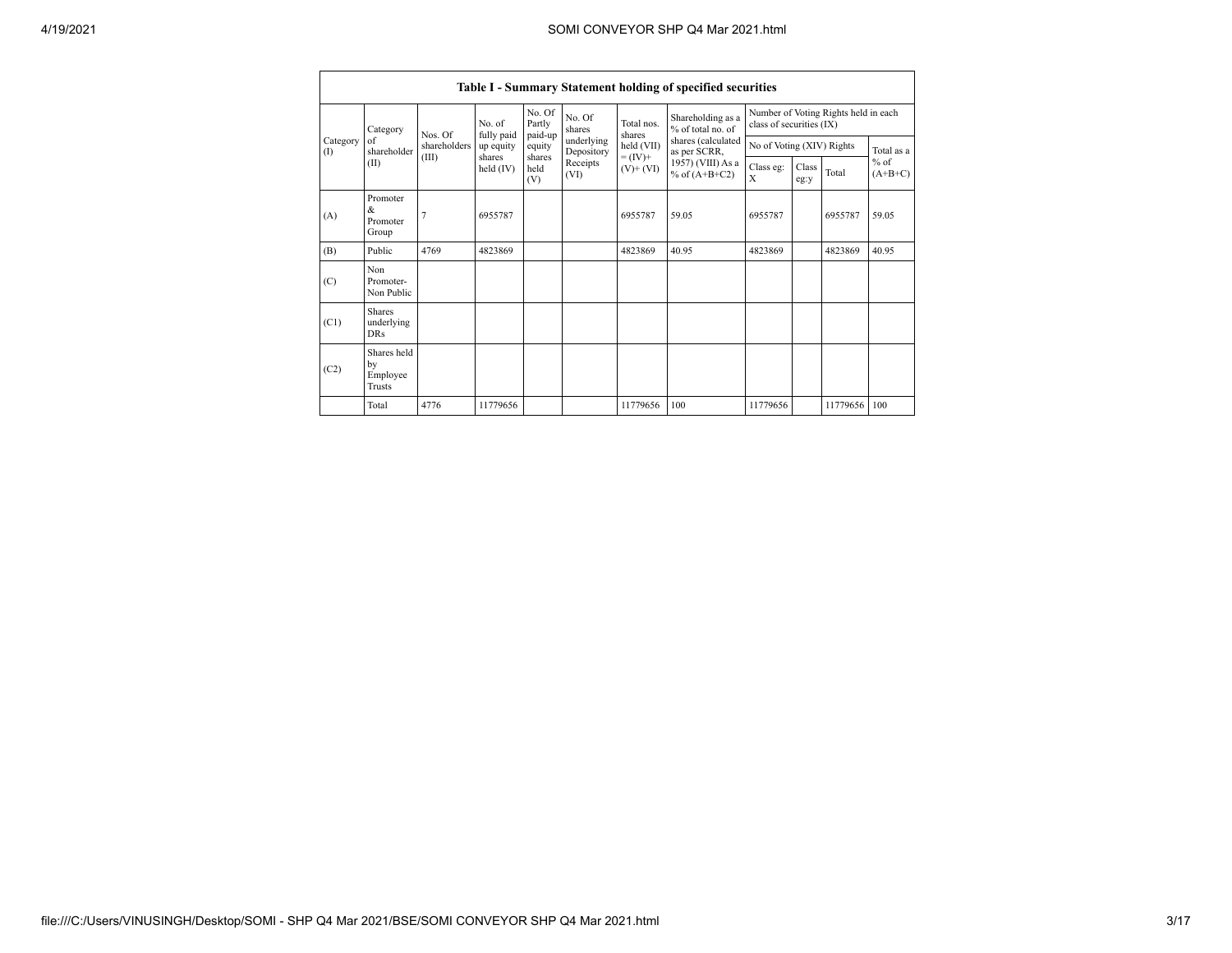|                 | Table I - Summary Statement holding of specified securities                                                                       |                                       |                                                           |                                                                                                                                                                                |                                        |                                                         |                                                                               |                                                  |                                       |          |
|-----------------|-----------------------------------------------------------------------------------------------------------------------------------|---------------------------------------|-----------------------------------------------------------|--------------------------------------------------------------------------------------------------------------------------------------------------------------------------------|----------------------------------------|---------------------------------------------------------|-------------------------------------------------------------------------------|--------------------------------------------------|---------------------------------------|----------|
| Category<br>(1) | No. Of<br><b>Shares</b><br>Category<br>Underlying<br>of<br>Outstanding<br>shareholder<br>convertible<br>(II)<br>securities<br>(X) | No. of<br><b>Shares</b><br>Underlying | No. Of Shares<br>Underlying<br>Outstanding<br>convertible | Shareholding, as a %<br>assuming full<br>conversion of<br>convertible securities (<br>as a percentage of<br>diluted share capital)<br>$(XI)=(VII)+(X) As a %$<br>of $(A+B+C2)$ | Number of<br>Locked in<br>shares (XII) |                                                         | Number of<br><b>Shares</b><br>pledged or<br>otherwise<br>encumbered<br>(XIII) |                                                  | Number of<br>equity shares<br>held in |          |
|                 |                                                                                                                                   | Outstanding<br>Warrants<br>$(X_i)$    | securities and<br>No. Of<br>Warrants (Xi)<br>(a)          |                                                                                                                                                                                | No.<br>(a)                             | As a<br>$%$ of<br>total<br><b>Shares</b><br>held<br>(b) | No.<br>(a)                                                                    | As a<br>$%$ of<br>total<br>Shares<br>held<br>(b) | dematerialized<br>form $(XIV)$        |          |
| (A)             | Promoter<br>&<br>Promoter<br>Group                                                                                                |                                       |                                                           |                                                                                                                                                                                | 59.05                                  |                                                         |                                                                               |                                                  |                                       | 6955787  |
| (B)             | Public                                                                                                                            |                                       |                                                           |                                                                                                                                                                                | 40.95                                  |                                                         |                                                                               |                                                  |                                       | 4001859  |
| (C)             | Non<br>Promoter-<br>Non Public                                                                                                    |                                       |                                                           |                                                                                                                                                                                |                                        |                                                         |                                                                               |                                                  |                                       |          |
| (C1)            | <b>Shares</b><br>underlying<br><b>DRs</b>                                                                                         |                                       |                                                           |                                                                                                                                                                                |                                        |                                                         |                                                                               |                                                  |                                       |          |
| (C2)            | Shares held<br>by<br>Employee<br>Trusts                                                                                           |                                       |                                                           |                                                                                                                                                                                |                                        |                                                         |                                                                               |                                                  |                                       |          |
|                 | Total                                                                                                                             |                                       |                                                           |                                                                                                                                                                                | 100                                    |                                                         |                                                                               |                                                  |                                       | 10957646 |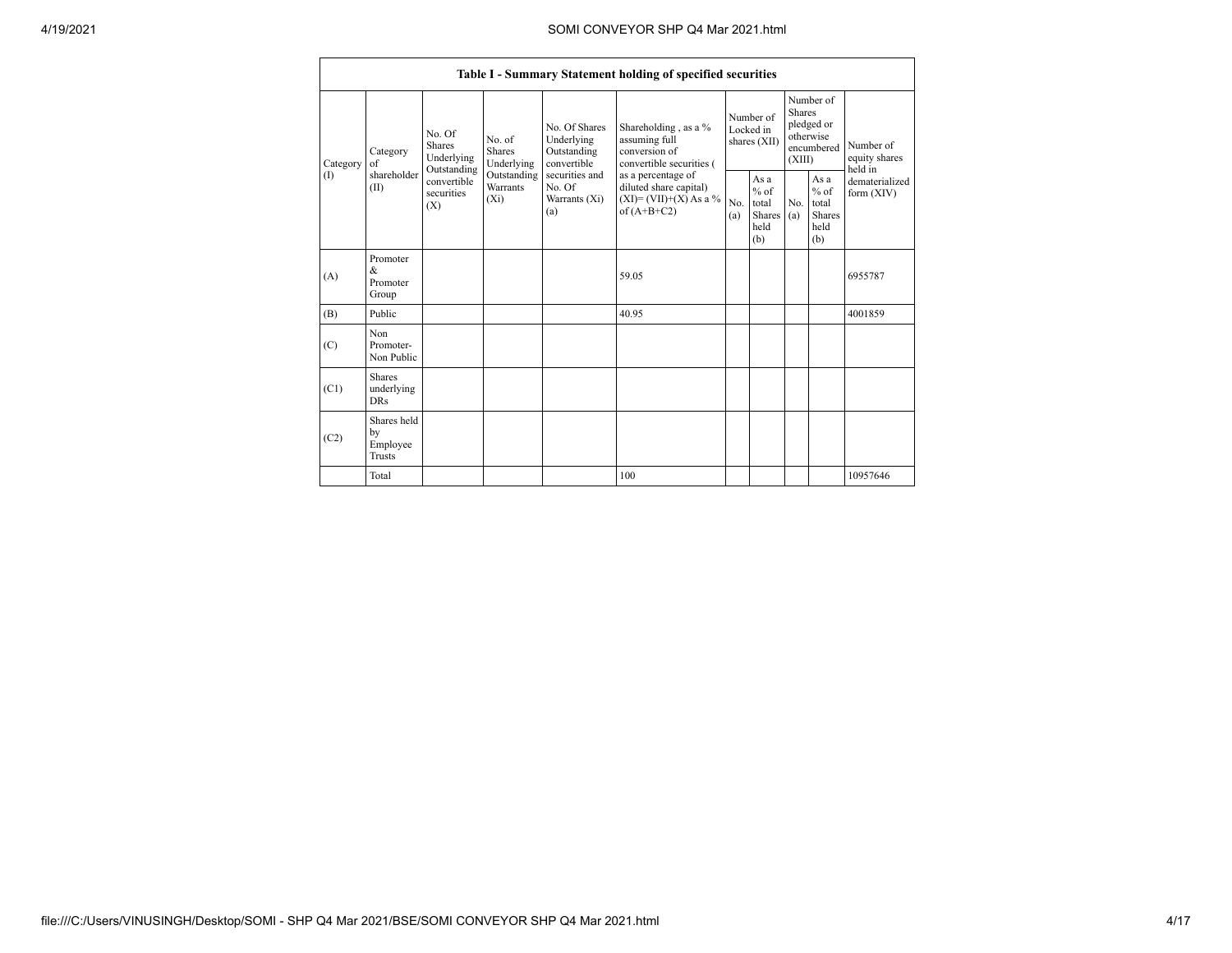| shares<br>shares<br>Nos. Of<br>Category &<br>fully paid<br>paid-<br>shares<br>No of Voting (XIV) Rights<br>underlying<br>held<br>Name of the<br>shareholders<br>(calculated as<br>Sr.<br>up equity<br>up<br>Depository<br>$(VII) =$<br>Shareholders (I)<br>(III)<br>shares<br>equity<br>per SCRR,<br>Receipts<br>$(IV)$ +<br>held $(IV)$<br>shares<br>1957) (VIII)<br>Class eg:<br>Class<br>(VI)<br>$(V)+(VI)$<br>Total<br>As a % of<br>held<br>X<br>eg:y<br>(V)<br>$(A+B+C2)$<br>Table II - Statement showing shareholding pattern of the Promoter and Promoter Group<br>A<br>(1)<br>Indian<br>Individuals/Hindu<br>$\overline{7}$<br>6955787<br>6955787<br>59.05<br>6955787<br>(a)<br>undivided Family<br>Sub-Total<br>$\tau$<br>59.05<br>6955787<br>6955787<br>6955787<br>(A)(1)<br>(2)<br>Foreign<br>Total<br>Shareholding<br>of Promoter<br>and<br>7<br>6955787<br>6955787<br>59.05<br>6955787<br>Promoter<br>Group $(A)=$<br>$(A)(1)+(A)$<br>(2)<br>B<br>Table III - Statement showing shareholding pattern of the Public shareholder<br>(1)<br>Institutions<br>(3)<br>Non-institutions<br>Individuals -<br>i.Individual<br>shareholders<br>4506<br>1987559<br>1987559<br>1987559<br>16.87<br>(a(i))<br>holding nominal<br>share capital up<br>to Rs. 2 lakhs.<br>Individuals - ii.<br>Individual<br>shareholders<br>553963<br>553963<br>holding nominal<br>6<br>553963<br>4.7<br>(a(ii))<br>share capital in<br>excess of Rs. 2<br>lakhs.<br>Any Other<br>257<br>2282347<br>19.38<br>2282347<br>2282347<br>(e)<br>(specify)<br>Sub-Total<br>4769<br>4823869<br>4823869<br>40.95<br>4823869<br>(B)(3)<br><b>Total Public</b><br>Shareholding<br>4769<br>4823869<br>4823869<br>40.95<br>4823869<br>$(B)= (B)(1) +$<br>$(B)(2)+(B)$<br>(3)<br>Ċ<br>Table IV - Statement showing shareholding pattern of the Non Promoter- Non Public shareholder<br>Total (<br>4776<br>11779656<br>100<br>11779656<br>11779656<br>$A+B+C2$ ) |       |  |  |        | No.<br>Of<br>Partly | No. Of | Total nos. | Shareholding<br>as a % of | class of securities (IX) |  | Number of Voting Rights held in each |                           |
|----------------------------------------------------------------------------------------------------------------------------------------------------------------------------------------------------------------------------------------------------------------------------------------------------------------------------------------------------------------------------------------------------------------------------------------------------------------------------------------------------------------------------------------------------------------------------------------------------------------------------------------------------------------------------------------------------------------------------------------------------------------------------------------------------------------------------------------------------------------------------------------------------------------------------------------------------------------------------------------------------------------------------------------------------------------------------------------------------------------------------------------------------------------------------------------------------------------------------------------------------------------------------------------------------------------------------------------------------------------------------------------------------------------------------------------------------------------------------------------------------------------------------------------------------------------------------------------------------------------------------------------------------------------------------------------------------------------------------------------------------------------------------------------------------------------------------------------------------------------------------------------------------------------------------------|-------|--|--|--------|---------------------|--------|------------|---------------------------|--------------------------|--|--------------------------------------|---------------------------|
|                                                                                                                                                                                                                                                                                                                                                                                                                                                                                                                                                                                                                                                                                                                                                                                                                                                                                                                                                                                                                                                                                                                                                                                                                                                                                                                                                                                                                                                                                                                                                                                                                                                                                                                                                                                                                                                                                                                                  |       |  |  | No. of |                     |        |            | total no. of              |                          |  | Total<br>as a $%$<br>of              |                           |
|                                                                                                                                                                                                                                                                                                                                                                                                                                                                                                                                                                                                                                                                                                                                                                                                                                                                                                                                                                                                                                                                                                                                                                                                                                                                                                                                                                                                                                                                                                                                                                                                                                                                                                                                                                                                                                                                                                                                  |       |  |  |        |                     |        |            |                           |                          |  |                                      | Total<br>Voting<br>rights |
|                                                                                                                                                                                                                                                                                                                                                                                                                                                                                                                                                                                                                                                                                                                                                                                                                                                                                                                                                                                                                                                                                                                                                                                                                                                                                                                                                                                                                                                                                                                                                                                                                                                                                                                                                                                                                                                                                                                                  |       |  |  |        |                     |        |            |                           |                          |  |                                      |                           |
|                                                                                                                                                                                                                                                                                                                                                                                                                                                                                                                                                                                                                                                                                                                                                                                                                                                                                                                                                                                                                                                                                                                                                                                                                                                                                                                                                                                                                                                                                                                                                                                                                                                                                                                                                                                                                                                                                                                                  |       |  |  |        |                     |        |            |                           |                          |  |                                      |                           |
|                                                                                                                                                                                                                                                                                                                                                                                                                                                                                                                                                                                                                                                                                                                                                                                                                                                                                                                                                                                                                                                                                                                                                                                                                                                                                                                                                                                                                                                                                                                                                                                                                                                                                                                                                                                                                                                                                                                                  |       |  |  |        |                     |        |            |                           |                          |  | 6955787                              | 59.05                     |
|                                                                                                                                                                                                                                                                                                                                                                                                                                                                                                                                                                                                                                                                                                                                                                                                                                                                                                                                                                                                                                                                                                                                                                                                                                                                                                                                                                                                                                                                                                                                                                                                                                                                                                                                                                                                                                                                                                                                  |       |  |  |        |                     |        |            |                           |                          |  | 6955787                              | 59.05                     |
|                                                                                                                                                                                                                                                                                                                                                                                                                                                                                                                                                                                                                                                                                                                                                                                                                                                                                                                                                                                                                                                                                                                                                                                                                                                                                                                                                                                                                                                                                                                                                                                                                                                                                                                                                                                                                                                                                                                                  |       |  |  |        |                     |        |            |                           |                          |  |                                      |                           |
|                                                                                                                                                                                                                                                                                                                                                                                                                                                                                                                                                                                                                                                                                                                                                                                                                                                                                                                                                                                                                                                                                                                                                                                                                                                                                                                                                                                                                                                                                                                                                                                                                                                                                                                                                                                                                                                                                                                                  |       |  |  |        |                     |        |            |                           |                          |  | 6955787                              | 59.05                     |
|                                                                                                                                                                                                                                                                                                                                                                                                                                                                                                                                                                                                                                                                                                                                                                                                                                                                                                                                                                                                                                                                                                                                                                                                                                                                                                                                                                                                                                                                                                                                                                                                                                                                                                                                                                                                                                                                                                                                  |       |  |  |        |                     |        |            |                           |                          |  |                                      |                           |
|                                                                                                                                                                                                                                                                                                                                                                                                                                                                                                                                                                                                                                                                                                                                                                                                                                                                                                                                                                                                                                                                                                                                                                                                                                                                                                                                                                                                                                                                                                                                                                                                                                                                                                                                                                                                                                                                                                                                  |       |  |  |        |                     |        |            |                           |                          |  |                                      |                           |
|                                                                                                                                                                                                                                                                                                                                                                                                                                                                                                                                                                                                                                                                                                                                                                                                                                                                                                                                                                                                                                                                                                                                                                                                                                                                                                                                                                                                                                                                                                                                                                                                                                                                                                                                                                                                                                                                                                                                  |       |  |  |        |                     |        |            |                           |                          |  |                                      |                           |
|                                                                                                                                                                                                                                                                                                                                                                                                                                                                                                                                                                                                                                                                                                                                                                                                                                                                                                                                                                                                                                                                                                                                                                                                                                                                                                                                                                                                                                                                                                                                                                                                                                                                                                                                                                                                                                                                                                                                  |       |  |  |        |                     |        |            |                           |                          |  | 1987559                              | 16.87                     |
|                                                                                                                                                                                                                                                                                                                                                                                                                                                                                                                                                                                                                                                                                                                                                                                                                                                                                                                                                                                                                                                                                                                                                                                                                                                                                                                                                                                                                                                                                                                                                                                                                                                                                                                                                                                                                                                                                                                                  |       |  |  |        |                     |        |            |                           |                          |  | 553963                               | 4.7                       |
|                                                                                                                                                                                                                                                                                                                                                                                                                                                                                                                                                                                                                                                                                                                                                                                                                                                                                                                                                                                                                                                                                                                                                                                                                                                                                                                                                                                                                                                                                                                                                                                                                                                                                                                                                                                                                                                                                                                                  |       |  |  |        |                     |        |            |                           |                          |  | 2282347                              | 19.38                     |
|                                                                                                                                                                                                                                                                                                                                                                                                                                                                                                                                                                                                                                                                                                                                                                                                                                                                                                                                                                                                                                                                                                                                                                                                                                                                                                                                                                                                                                                                                                                                                                                                                                                                                                                                                                                                                                                                                                                                  |       |  |  |        |                     |        |            |                           |                          |  | 4823869                              | 40.95                     |
|                                                                                                                                                                                                                                                                                                                                                                                                                                                                                                                                                                                                                                                                                                                                                                                                                                                                                                                                                                                                                                                                                                                                                                                                                                                                                                                                                                                                                                                                                                                                                                                                                                                                                                                                                                                                                                                                                                                                  |       |  |  |        |                     |        |            |                           |                          |  | 4823869                              | 40.95                     |
|                                                                                                                                                                                                                                                                                                                                                                                                                                                                                                                                                                                                                                                                                                                                                                                                                                                                                                                                                                                                                                                                                                                                                                                                                                                                                                                                                                                                                                                                                                                                                                                                                                                                                                                                                                                                                                                                                                                                  |       |  |  |        |                     |        |            |                           |                          |  |                                      |                           |
|                                                                                                                                                                                                                                                                                                                                                                                                                                                                                                                                                                                                                                                                                                                                                                                                                                                                                                                                                                                                                                                                                                                                                                                                                                                                                                                                                                                                                                                                                                                                                                                                                                                                                                                                                                                                                                                                                                                                  |       |  |  |        |                     |        |            |                           |                          |  | 11779656                             | 100                       |
| 4776<br>11779656<br>11779656<br>100<br>11779656<br>$(A+B+C)$                                                                                                                                                                                                                                                                                                                                                                                                                                                                                                                                                                                                                                                                                                                                                                                                                                                                                                                                                                                                                                                                                                                                                                                                                                                                                                                                                                                                                                                                                                                                                                                                                                                                                                                                                                                                                                                                     | Total |  |  |        |                     |        |            |                           |                          |  | 11779656                             | 100                       |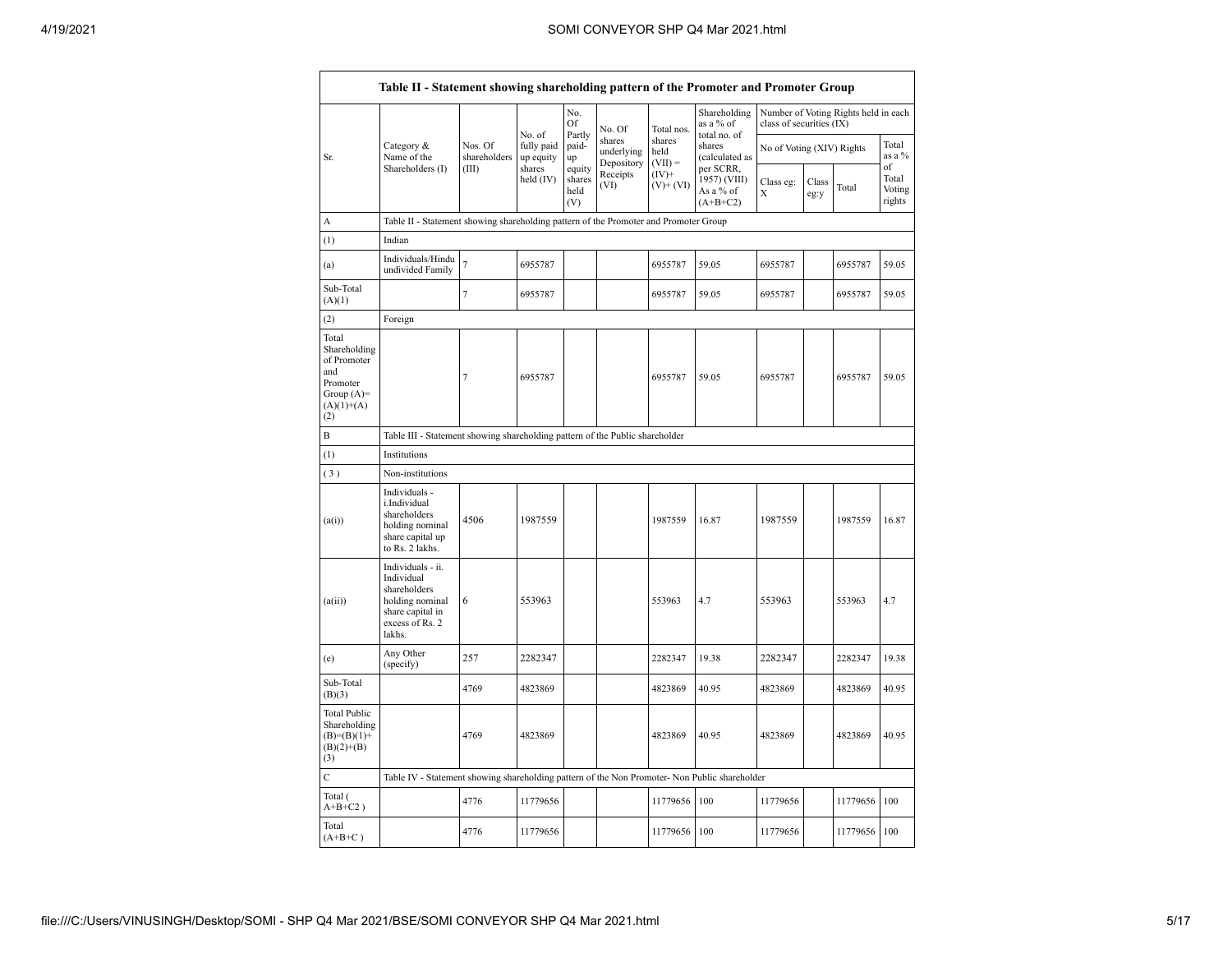|                                                                                         |                                                                                                                         |                                                                                      |                                                             | Table II - Statement showing shareholding pattern of the Promoter and Promoter Group          |                                        |                                                        |                                                                               |                                                  |                                       |
|-----------------------------------------------------------------------------------------|-------------------------------------------------------------------------------------------------------------------------|--------------------------------------------------------------------------------------|-------------------------------------------------------------|-----------------------------------------------------------------------------------------------|----------------------------------------|--------------------------------------------------------|-------------------------------------------------------------------------------|--------------------------------------------------|---------------------------------------|
| Sr.                                                                                     | No. Of<br>No. of<br><b>Shares</b><br>Shares<br>Underlying<br>Outstanding<br>convertible<br>securities<br>$(X_i)$<br>(X) | Underlying                                                                           | No. Of Shares<br>Underlying<br>Outstanding                  | Shareholding, as a %<br>assuming full conversion of<br>convertible securities (as a           | Number of<br>Locked in<br>shares (XII) |                                                        | Number of<br><b>Shares</b><br>pledged or<br>otherwise<br>encumbered<br>(XIII) |                                                  | Number of<br>equity shares<br>held in |
|                                                                                         |                                                                                                                         | Outstanding<br>Warrants                                                              | convertible<br>securities and<br>No. Of Warrants<br>(Xi)(a) | percentage of diluted share<br>capital) $(XI) = (VII)+(X) As$<br>a % of $(A+B+C2)$            |                                        | As a<br>$%$ of<br>total<br>Shares $(a)$<br>held<br>(b) | No.                                                                           | As a<br>$%$ of<br>total<br>Shares<br>held<br>(b) | dematerialized<br>form (XIV)          |
| A                                                                                       |                                                                                                                         | Table II - Statement showing shareholding pattern of the Promoter and Promoter Group |                                                             |                                                                                               |                                        |                                                        |                                                                               |                                                  |                                       |
| (1)                                                                                     | Indian                                                                                                                  |                                                                                      |                                                             |                                                                                               |                                        |                                                        |                                                                               |                                                  |                                       |
| (a)                                                                                     |                                                                                                                         |                                                                                      |                                                             | 59.05                                                                                         |                                        |                                                        |                                                                               |                                                  | 6955787                               |
| Sub-Total (A)<br>(1)                                                                    |                                                                                                                         |                                                                                      |                                                             | 59.05                                                                                         |                                        |                                                        |                                                                               |                                                  | 6955787                               |
| (2)                                                                                     | Foreign                                                                                                                 |                                                                                      |                                                             |                                                                                               |                                        |                                                        |                                                                               |                                                  |                                       |
| Total<br>Shareholding<br>of Promoter<br>and Promoter<br>Group $(A)=$<br>$(A)(1)+(A)(2)$ |                                                                                                                         |                                                                                      |                                                             | 59.05                                                                                         |                                        |                                                        |                                                                               |                                                  | 6955787                               |
| B                                                                                       |                                                                                                                         |                                                                                      |                                                             | Table III - Statement showing shareholding pattern of the Public shareholder                  |                                        |                                                        |                                                                               |                                                  |                                       |
| (1)                                                                                     | Institutions                                                                                                            |                                                                                      |                                                             |                                                                                               |                                        |                                                        |                                                                               |                                                  |                                       |
| (3)                                                                                     | Non-institutions                                                                                                        |                                                                                      |                                                             |                                                                                               |                                        |                                                        |                                                                               |                                                  |                                       |
| (a(i))                                                                                  |                                                                                                                         |                                                                                      |                                                             | 16.87                                                                                         |                                        |                                                        |                                                                               |                                                  | 1987549                               |
| (a(ii))                                                                                 |                                                                                                                         |                                                                                      |                                                             | 4.7                                                                                           |                                        |                                                        |                                                                               |                                                  | 553963                                |
| (e)                                                                                     |                                                                                                                         |                                                                                      |                                                             | 19.38                                                                                         |                                        |                                                        |                                                                               |                                                  | 1460347                               |
| Sub-Total (B)<br>(3)                                                                    |                                                                                                                         |                                                                                      |                                                             | 40.95                                                                                         |                                        |                                                        |                                                                               |                                                  | 4001859                               |
| <b>Total Public</b><br>Shareholding<br>$(B)=(B)(1)+$<br>$(B)(2)+(B)(3)$                 |                                                                                                                         |                                                                                      |                                                             | 40.95                                                                                         |                                        |                                                        |                                                                               |                                                  | 4001859                               |
| $\mathcal{C}$                                                                           |                                                                                                                         |                                                                                      |                                                             | Table IV - Statement showing shareholding pattern of the Non Promoter- Non Public shareholder |                                        |                                                        |                                                                               |                                                  |                                       |
| Total (<br>$A+B+C2$ )                                                                   |                                                                                                                         |                                                                                      |                                                             | 100                                                                                           |                                        |                                                        |                                                                               |                                                  | 10957646                              |
| Total (A+B+C<br>$\lambda$                                                               |                                                                                                                         |                                                                                      |                                                             | 100                                                                                           |                                        |                                                        |                                                                               |                                                  | 10957646                              |

 $\blacksquare$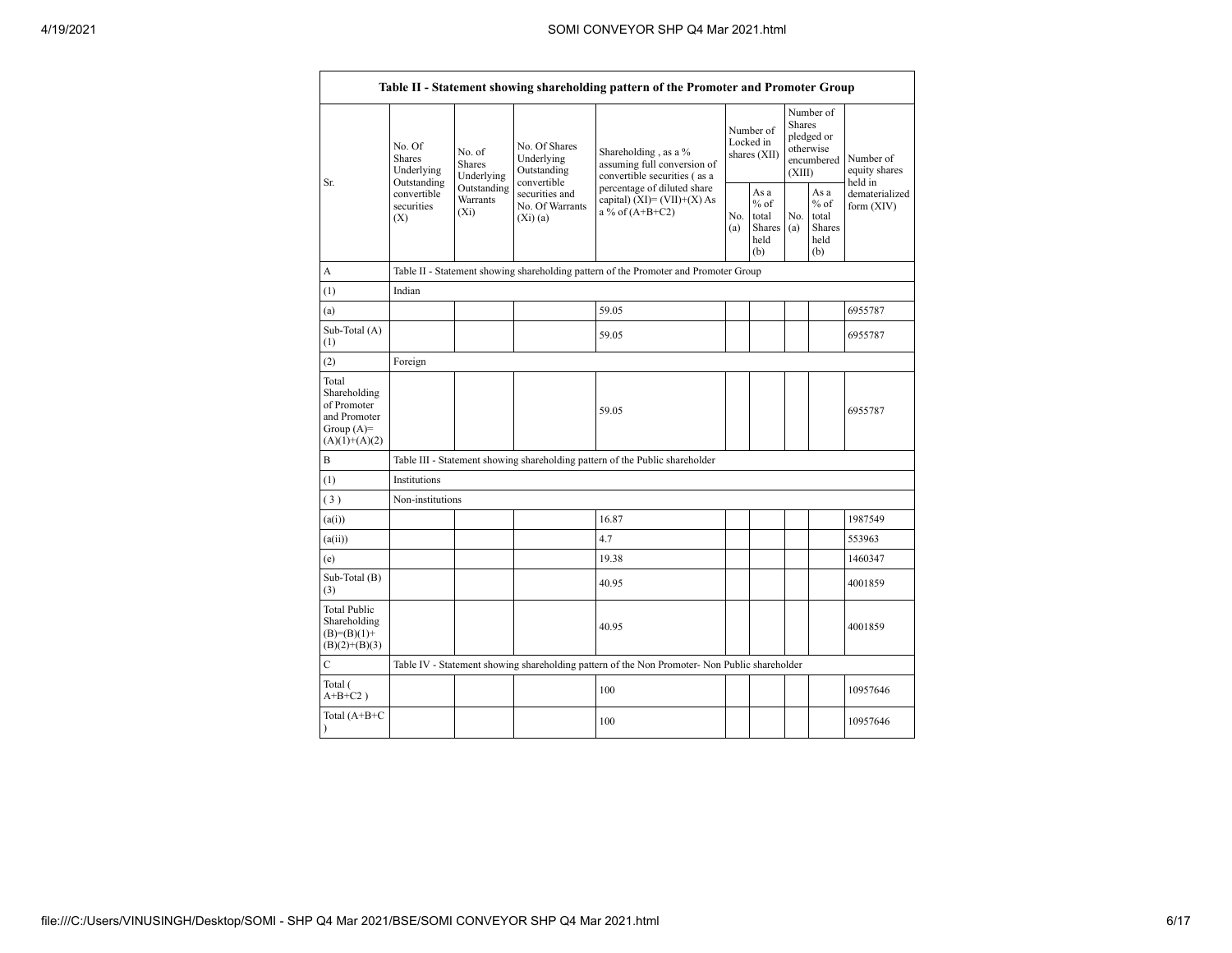| <b>Individuals/Hindu undivided Family</b>                                                                                                                                                   |                           |                              |                                             |                                  |                                 |                          |                          |  |  |
|---------------------------------------------------------------------------------------------------------------------------------------------------------------------------------------------|---------------------------|------------------------------|---------------------------------------------|----------------------------------|---------------------------------|--------------------------|--------------------------|--|--|
| Searial No.                                                                                                                                                                                 | $\mathbf{1}$              | $\overline{c}$               | 3                                           | $\overline{4}$                   | $\sqrt{5}$                      | 6                        | $\overline{7}$           |  |  |
| Name of the<br>Shareholders (I)                                                                                                                                                             | GAURAV<br><b>BHANSALI</b> | OM KUMARI<br><b>BHANSALI</b> | <b>OM PRAKASH</b><br><b>BHANSALI</b><br>HUF | <b>OM</b><br>PRAKASH<br>BHANSALI | <b>PRIYA</b><br><b>BHANSALI</b> | RUCHI<br><b>BHANSALI</b> | VIMAL<br><b>BHANSALI</b> |  |  |
| PAN(II)                                                                                                                                                                                     | ADDPB0795R                | ABFPB0643N                   | AAAHO7932H                                  | AAYPB9950G                       | AGQPB6184Q                      | AIIPB0949H               | ADDPB0794Q               |  |  |
| No. of fully paid<br>up equity shares<br>held (IV)                                                                                                                                          | 572335                    | 1091221                      | 135000                                      | 4417011                          | 68691                           | 72689                    | 598840                   |  |  |
| No. Of Partly paid-<br>up equity shares<br>held (V)                                                                                                                                         |                           |                              |                                             |                                  |                                 |                          |                          |  |  |
| No. Of shares<br>underlying<br>Depository<br>Receipts (VI)                                                                                                                                  |                           |                              |                                             |                                  |                                 |                          |                          |  |  |
| Total nos. shares<br>held $(VII) = (IV) +$<br>$(V)$ + $(VI)$                                                                                                                                | 572335                    | 1091221                      | 135000                                      | 4417011                          | 68691                           | 72689                    | 598840                   |  |  |
| Shareholding as a<br>% of total no. of<br>shares (calculated<br>as per SCRR,<br>1957) (VIII) As a<br>% of $(A+B+C2)$                                                                        | 4.86                      | 9.26                         | 1.15                                        | 37.5                             | 0.58                            | 0.62                     | 5.08                     |  |  |
| Number of Voting Rights held in each class of securities (IX)                                                                                                                               |                           |                              |                                             |                                  |                                 |                          |                          |  |  |
| Class eg:X                                                                                                                                                                                  | 572335                    | 1091221                      | 135000                                      | 4417011                          | 68691                           | 72689                    | 598840                   |  |  |
| Class eg:y                                                                                                                                                                                  |                           |                              |                                             |                                  |                                 |                          |                          |  |  |
| Total                                                                                                                                                                                       | 572335                    | 1091221                      | 135000                                      | 4417011                          | 68691                           | 72689                    | 598840                   |  |  |
| Total as a % of<br><b>Total Voting rights</b>                                                                                                                                               | 4.86                      | 9.26                         | 1.15                                        | 37.5                             | 0.58                            | 0.62                     | 5.08                     |  |  |
| No. Of Shares<br>Underlying<br>Outstanding<br>convertible<br>securities $(X)$                                                                                                               |                           |                              |                                             |                                  |                                 |                          |                          |  |  |
| No. of Shares<br>Underlying<br>Outstanding<br>Warrants (Xi)                                                                                                                                 |                           |                              |                                             |                                  |                                 |                          |                          |  |  |
| No. Of Shares<br>Underlying<br>Outstanding<br>convertible<br>securities and No.<br>Of Warrants (Xi)<br>(a)                                                                                  |                           |                              |                                             |                                  |                                 |                          |                          |  |  |
| Shareholding, as a<br>$\%$ assuming full<br>conversion of<br>convertible<br>securities (as a<br>percentage of<br>diluted share<br>capital) (XI)=<br>$(VII)+(Xi)(a)$ As a<br>% of $(A+B+C2)$ | 4.86                      | 9.26                         | 1.15                                        | 37.5                             | 0.58                            | 0.62                     | 5.08                     |  |  |
| Number of Locked in shares (XII)                                                                                                                                                            |                           |                              |                                             |                                  |                                 |                          |                          |  |  |
| No. $(a)$                                                                                                                                                                                   |                           |                              |                                             |                                  |                                 |                          |                          |  |  |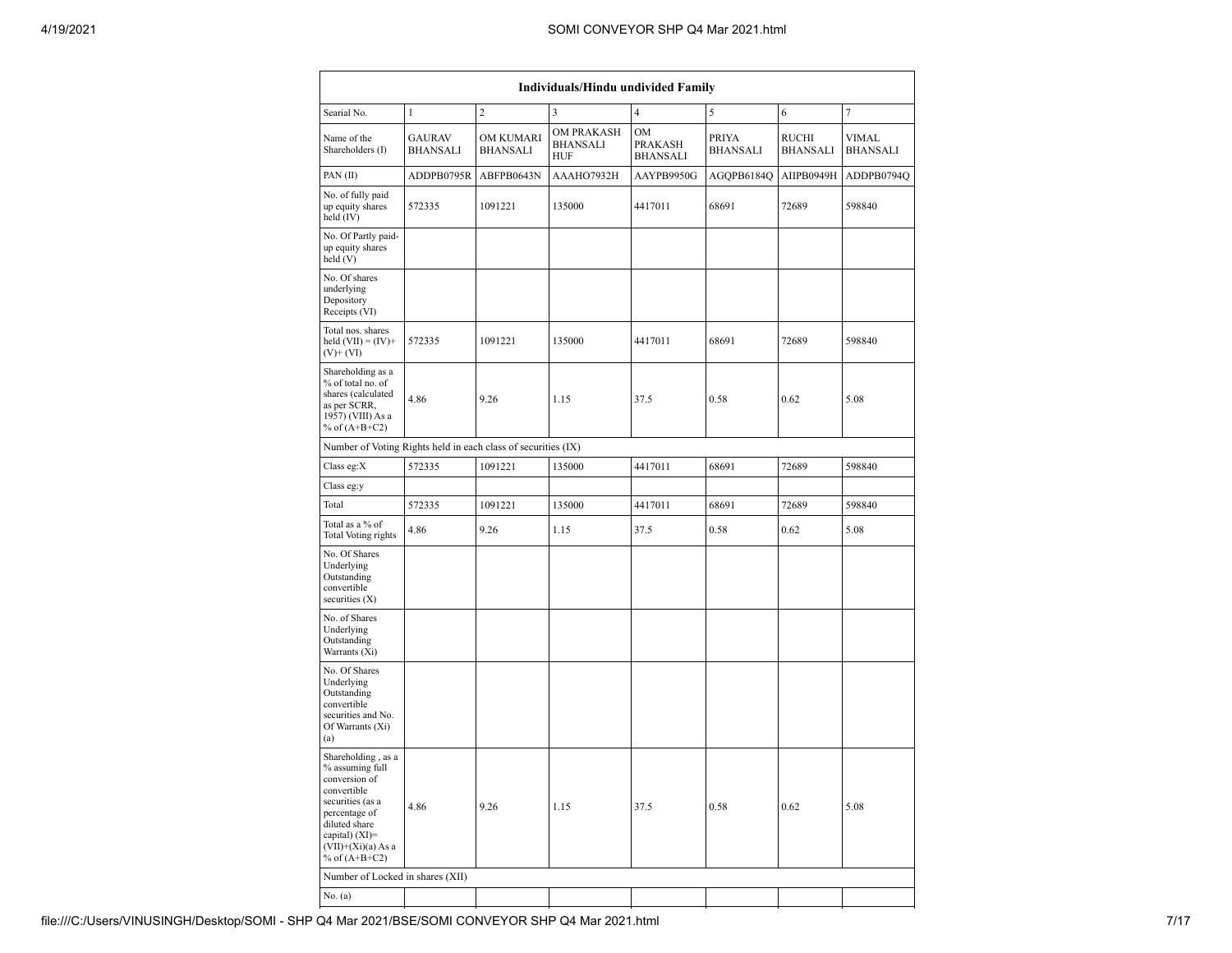| As a % of total<br>Shares held (b)                                   |                              |          |          |          |          |          |          |  |  |
|----------------------------------------------------------------------|------------------------------|----------|----------|----------|----------|----------|----------|--|--|
| Number of Shares pledged or otherwise encumbered (XIII)              |                              |          |          |          |          |          |          |  |  |
| No. $(a)$                                                            |                              |          |          |          |          |          |          |  |  |
| As a % of total<br>Shares held (b)                                   |                              |          |          |          |          |          |          |  |  |
| Number of equity<br>shares held in<br>dematerialized<br>form $(XIV)$ | 572335                       | 1091221  | 135000   | 4417011  | 68691    | 72689    | 598840   |  |  |
|                                                                      | Reason for not providing PAN |          |          |          |          |          |          |  |  |
| Reason for not<br>providing PAN                                      |                              |          |          |          |          |          |          |  |  |
| Shareholder type                                                     | Promoter                     | Promoter | Promoter | Promoter | Promoter | Promoter | Promoter |  |  |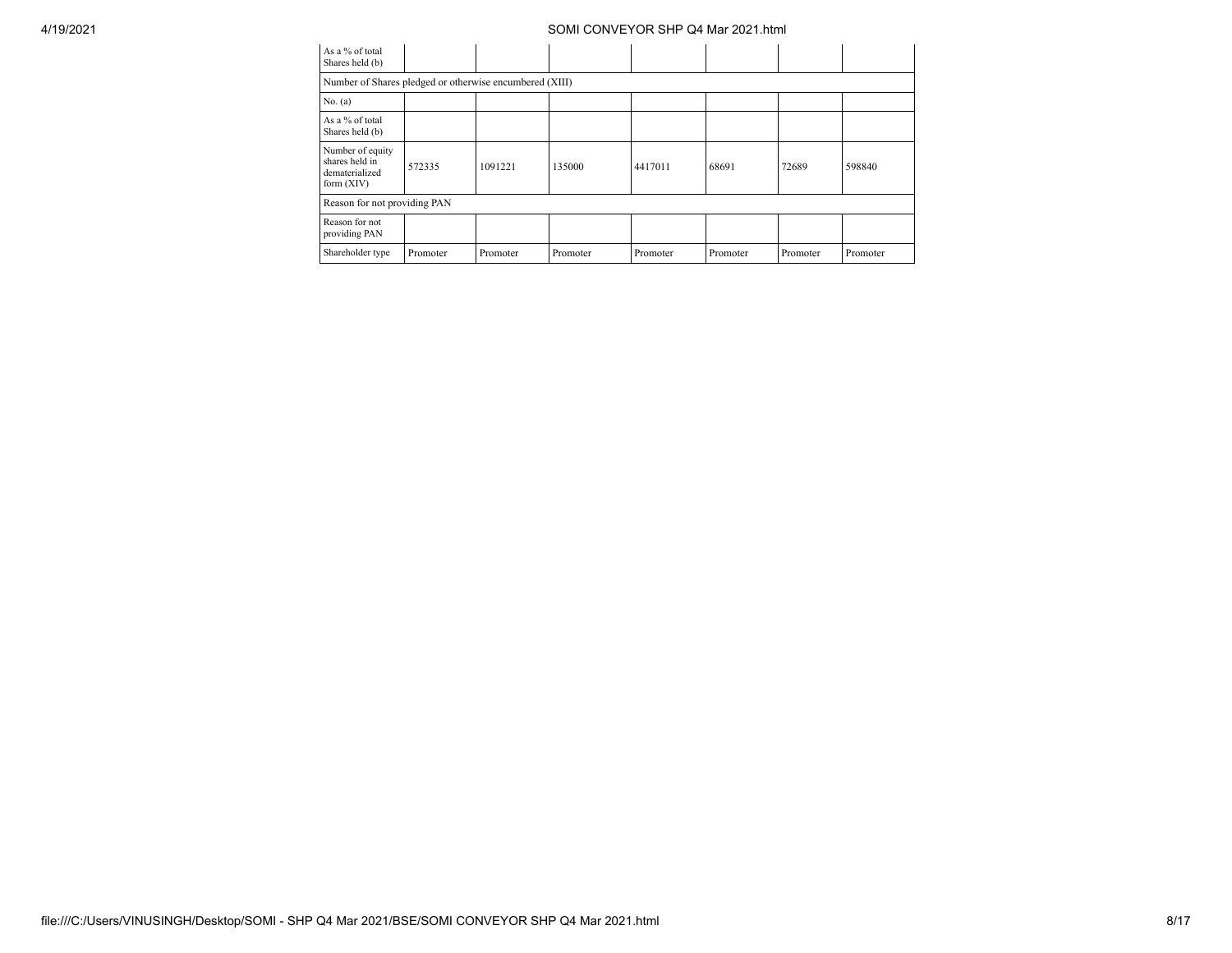|                                                                                                                                                                                            | Individuals/Hindu undivided Family                            |  |  |  |  |  |  |  |
|--------------------------------------------------------------------------------------------------------------------------------------------------------------------------------------------|---------------------------------------------------------------|--|--|--|--|--|--|--|
| Searial No.                                                                                                                                                                                |                                                               |  |  |  |  |  |  |  |
| Name of the<br>Shareholders (I)                                                                                                                                                            | Click here to go back                                         |  |  |  |  |  |  |  |
| PAN(II)                                                                                                                                                                                    | Total                                                         |  |  |  |  |  |  |  |
| No. of fully paid<br>up equity shares<br>held (IV)                                                                                                                                         | 6955787                                                       |  |  |  |  |  |  |  |
| No. Of Partly paid-<br>up equity shares<br>held (V)                                                                                                                                        |                                                               |  |  |  |  |  |  |  |
| No. Of shares<br>underlying<br>Depository<br>Receipts (VI)                                                                                                                                 |                                                               |  |  |  |  |  |  |  |
| Total nos. shares<br>held $(VII) = (IV) +$<br>$(V)$ + $(VI)$                                                                                                                               | 6955787                                                       |  |  |  |  |  |  |  |
| Shareholding as a<br>% of total no. of<br>shares (calculated<br>as per SCRR,<br>1957) (VIII) As a<br>% of $(A+B+C2)$                                                                       | 59.05                                                         |  |  |  |  |  |  |  |
|                                                                                                                                                                                            | Number of Voting Rights held in each class of securities (IX) |  |  |  |  |  |  |  |
| Class eg:X                                                                                                                                                                                 | 6955787                                                       |  |  |  |  |  |  |  |
| Class eg:y                                                                                                                                                                                 |                                                               |  |  |  |  |  |  |  |
| Total                                                                                                                                                                                      | 6955787                                                       |  |  |  |  |  |  |  |
| Total as a % of<br><b>Total Voting rights</b>                                                                                                                                              | 59.05                                                         |  |  |  |  |  |  |  |
| No. Of Shares<br>Underlying<br>Outstanding<br>convertible<br>securities $(X)$                                                                                                              |                                                               |  |  |  |  |  |  |  |
| No. of Shares<br>Underlying<br>Outstanding<br>Warrants (Xi)                                                                                                                                |                                                               |  |  |  |  |  |  |  |
| No. Of Shares<br>Underlying<br>Outstanding<br>convertible<br>securities and No.<br>Of Warrants (Xi)<br>(a)                                                                                 |                                                               |  |  |  |  |  |  |  |
| Shareholding, as a<br>% assuming full<br>conversion of<br>convertible<br>securities (as a<br>percentage of<br>diluted share<br>capital) $(XI)=$<br>$(VII)+(Xi)(a) As a$<br>% of $(A+B+C2)$ | 59.05                                                         |  |  |  |  |  |  |  |
| Number of Locked in shares (XII)                                                                                                                                                           |                                                               |  |  |  |  |  |  |  |
| No. $(a)$                                                                                                                                                                                  |                                                               |  |  |  |  |  |  |  |
| As a % of total                                                                                                                                                                            |                                                               |  |  |  |  |  |  |  |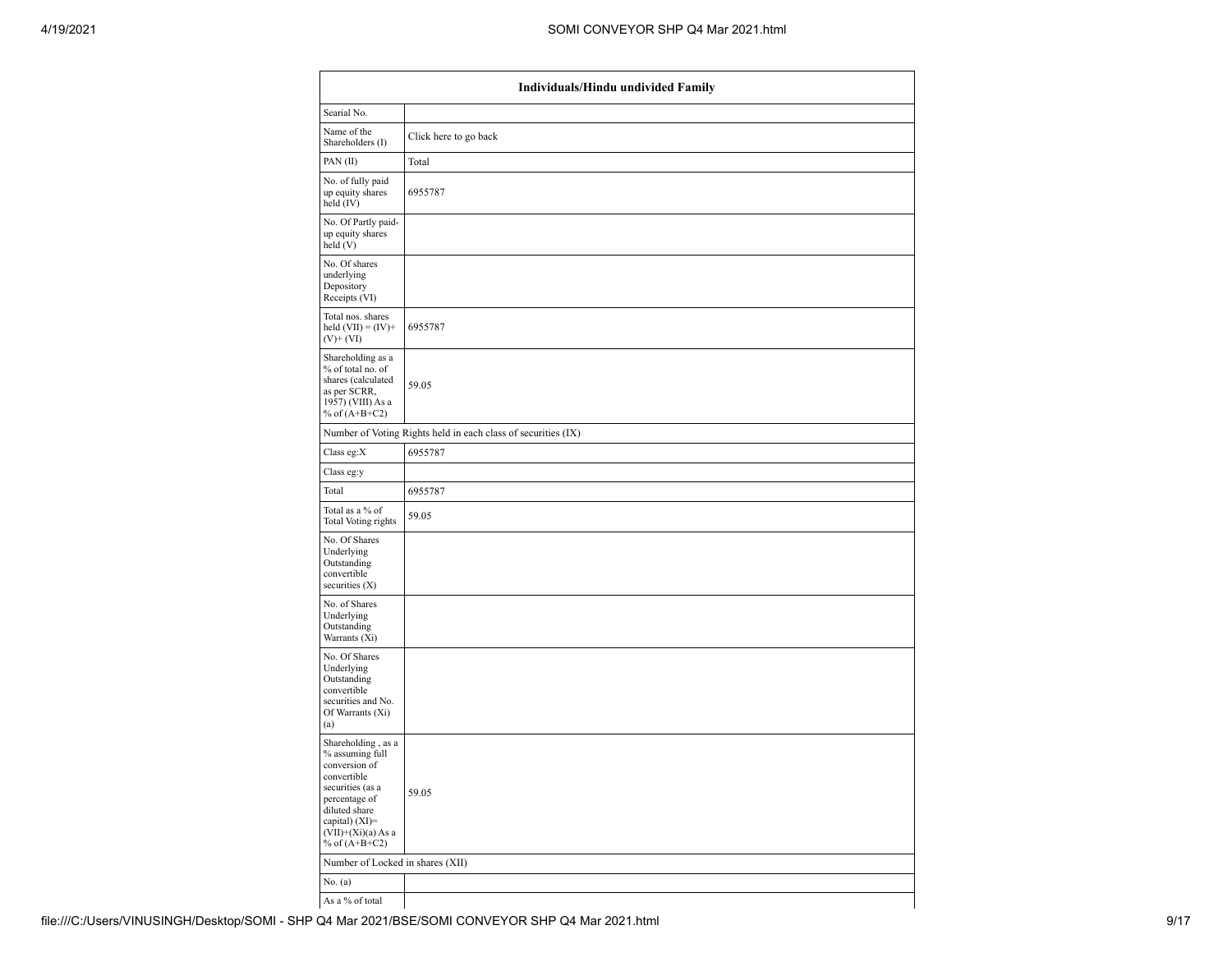| Shares held (b)                                                      |         |  |  |  |  |  |  |
|----------------------------------------------------------------------|---------|--|--|--|--|--|--|
| Number of Shares pledged or otherwise encumbered (XIII)              |         |  |  |  |  |  |  |
| No. $(a)$                                                            |         |  |  |  |  |  |  |
| As a % of total<br>Shares held (b)                                   |         |  |  |  |  |  |  |
| Number of equity<br>shares held in<br>dematerialized<br>form $(XIV)$ | 6955787 |  |  |  |  |  |  |
| Reason for not providing PAN                                         |         |  |  |  |  |  |  |
| Reason for not<br>providing PAN                                      |         |  |  |  |  |  |  |
| Shareholder type                                                     |         |  |  |  |  |  |  |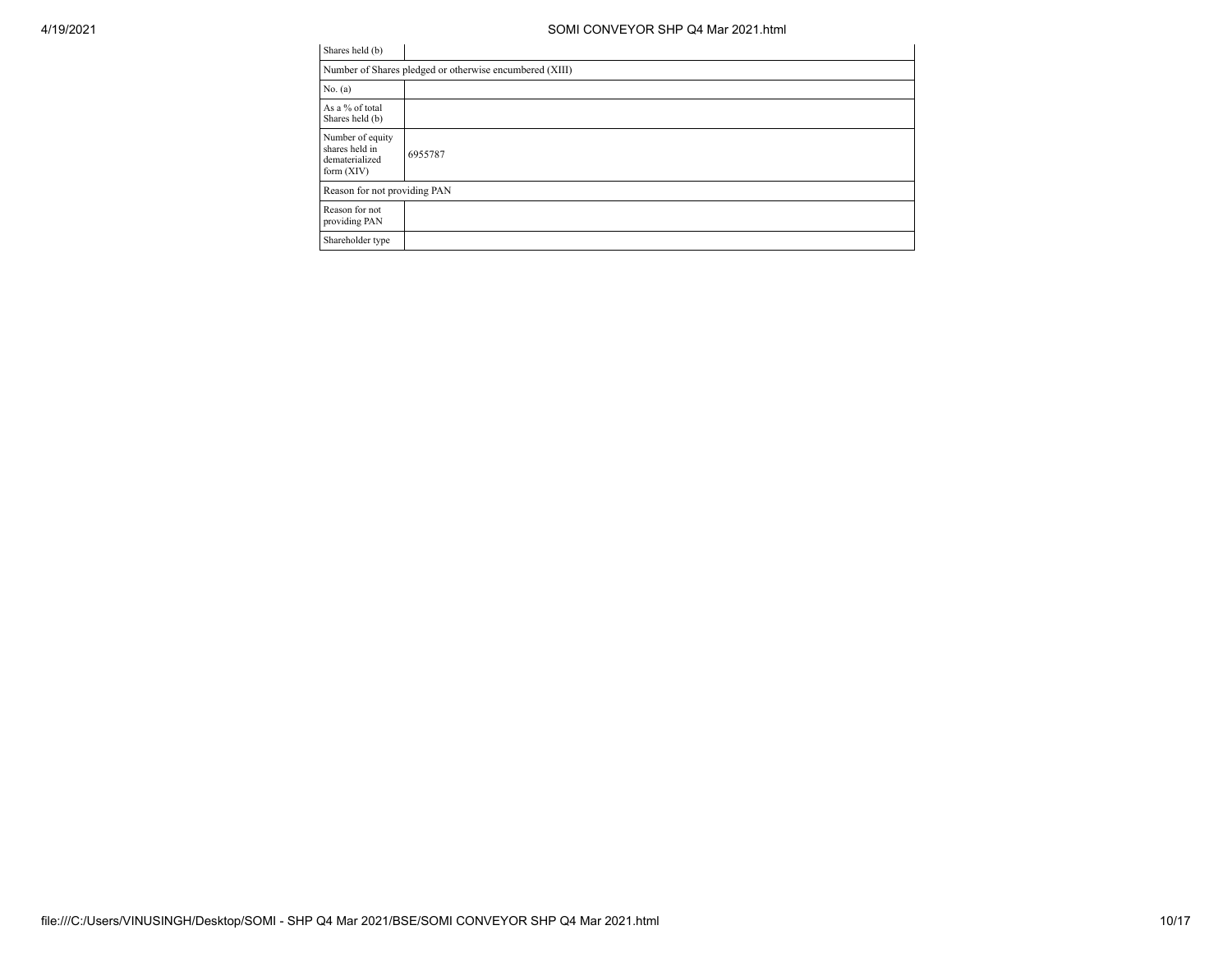|                                                                                                                                                                                        | Individuals - ii. Individual shareholders holding nominal share capital in excess of Rs. 2 lakhs. |                    |                       |  |  |  |  |  |  |
|----------------------------------------------------------------------------------------------------------------------------------------------------------------------------------------|---------------------------------------------------------------------------------------------------|--------------------|-----------------------|--|--|--|--|--|--|
| Searial No.                                                                                                                                                                            | $\mathbf{1}$                                                                                      | $\overline{c}$     |                       |  |  |  |  |  |  |
| Name of the<br>Shareholders (I)                                                                                                                                                        | RAJENDRAKUMAR S BHIMRAJKA                                                                         | VARSHA SHARAD SHAH | Click here to go back |  |  |  |  |  |  |
| PAN $(II)$                                                                                                                                                                             | AETPB8730P                                                                                        | AAJPS0624H         | Total                 |  |  |  |  |  |  |
| No. of fully paid<br>up equity shares<br>held $(IV)$                                                                                                                                   | 275000                                                                                            | 126607             | 401607                |  |  |  |  |  |  |
| No. Of Partly paid-<br>up equity shares<br>held (V)                                                                                                                                    |                                                                                                   |                    |                       |  |  |  |  |  |  |
| No. Of shares<br>underlying<br>Depository<br>Receipts (VI)                                                                                                                             |                                                                                                   |                    |                       |  |  |  |  |  |  |
| Total nos. shares<br>held $(VII) = (IV) +$<br>$(V)$ + $(V)$                                                                                                                            | 275000                                                                                            | 126607             | 401607                |  |  |  |  |  |  |
| Shareholding as a<br>% of total no. of<br>shares (calculated<br>as per SCRR,<br>1957) (VIII) As a<br>% of $(A+B+C2)$                                                                   | 2.33                                                                                              | 1.07               | 3.41                  |  |  |  |  |  |  |
|                                                                                                                                                                                        | Number of Voting Rights held in each class of securities (IX)                                     |                    |                       |  |  |  |  |  |  |
| Class eg: X                                                                                                                                                                            | 275000                                                                                            | 126607             | 401607                |  |  |  |  |  |  |
| Class eg:y                                                                                                                                                                             |                                                                                                   |                    |                       |  |  |  |  |  |  |
| Total                                                                                                                                                                                  | 275000                                                                                            | 126607             | 401607                |  |  |  |  |  |  |
| Total as a % of<br><b>Total Voting rights</b>                                                                                                                                          | 2.33                                                                                              | 1.07               | 3.41                  |  |  |  |  |  |  |
| No. Of Shares<br>Underlying<br>Outstanding<br>convertible<br>securities $(X)$                                                                                                          |                                                                                                   |                    |                       |  |  |  |  |  |  |
| No. of Shares<br>Underlying<br>Outstanding<br>Warrants (Xi)                                                                                                                            |                                                                                                   |                    |                       |  |  |  |  |  |  |
| No. Of Shares<br>Underlying<br>Outstanding<br>convertible<br>securities and No.<br>Of Warrants (Xi)<br>(a)                                                                             |                                                                                                   |                    |                       |  |  |  |  |  |  |
| Shareholding, as a<br>% assuming full<br>conversion of<br>convertible<br>securities (as a<br>percentage of<br>diluted share<br>capital) $(XI)=$<br>$(VII)+(X)$ As a %<br>of $(A+B+C2)$ | 2.33                                                                                              | 1.07               | 3.41                  |  |  |  |  |  |  |
| Number of Locked in shares (XII)                                                                                                                                                       |                                                                                                   |                    |                       |  |  |  |  |  |  |
| No. $(a)$                                                                                                                                                                              |                                                                                                   |                    |                       |  |  |  |  |  |  |
| As a % of total                                                                                                                                                                        |                                                                                                   |                    |                       |  |  |  |  |  |  |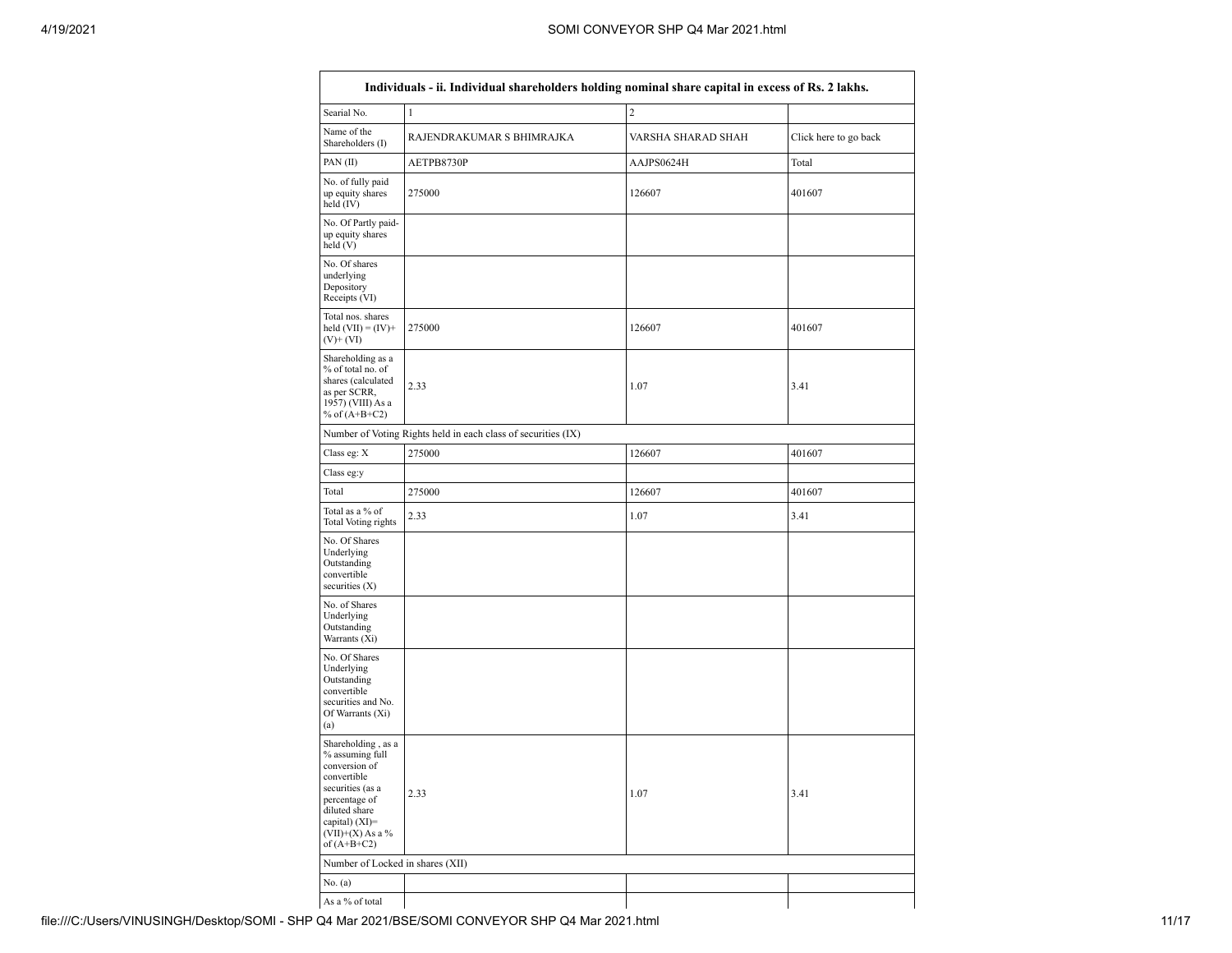| Shares held (b)                                                      |        |        |        |  |  |  |  |
|----------------------------------------------------------------------|--------|--------|--------|--|--|--|--|
| Number of equity<br>shares held in<br>dematerialized<br>form $(XIV)$ | 275000 | 126607 | 401607 |  |  |  |  |
| Reason for not providing PAN                                         |        |        |        |  |  |  |  |
| Reason for not<br>providing PAN                                      |        |        |        |  |  |  |  |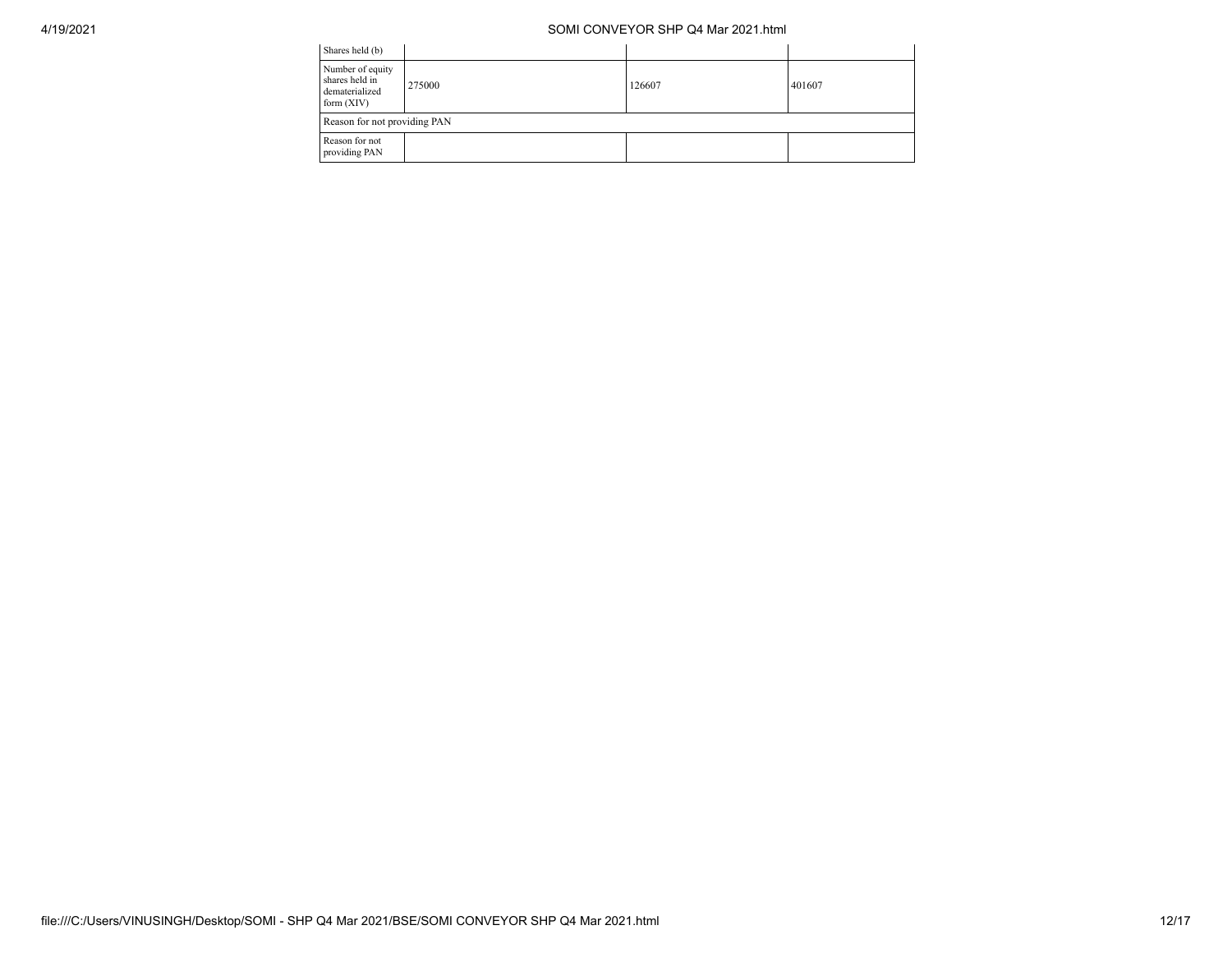| Any Other (specify)                                                                                                  |                     |                            |                                                                     |                                                                                                                                                                                                          |                                                                                              |                                                                     |                                              |  |  |  |  |
|----------------------------------------------------------------------------------------------------------------------|---------------------|----------------------------|---------------------------------------------------------------------|----------------------------------------------------------------------------------------------------------------------------------------------------------------------------------------------------------|----------------------------------------------------------------------------------------------|---------------------------------------------------------------------|----------------------------------------------|--|--|--|--|
| Searial No.                                                                                                          | $\mathbf{1}$        | $\overline{2}$             | 3                                                                   | $\overline{4}$                                                                                                                                                                                           | 5                                                                                            | 6                                                                   | 7                                            |  |  |  |  |
| Category                                                                                                             | Clearing<br>Members | <b>Bodies</b><br>Corporate | <b>Bodies</b><br>Corporate                                          | <b>Bodies</b><br>Corporate                                                                                                                                                                               | <b>Bodies Corporate</b>                                                                      | <b>Bodies</b><br>Corporate                                          | <b>Bodies</b><br>Corporate                   |  |  |  |  |
| Category / More<br>than 1 percentage                                                                                 | Category            | Category                   | More than 1<br>percentage of<br>shareholding                        | More than 1<br>percentage of<br>shareholding                                                                                                                                                             | More than 1<br>More than 1<br>percentage of<br>percentage of<br>shareholding<br>shareholding |                                                                     | More than 1<br>percentage of<br>shareholding |  |  |  |  |
| Name of the<br>Shareholders (I)                                                                                      |                     |                            | <b>JOSHNA</b><br><b>TRADING</b><br><b>PRIVATE</b><br><b>LIMITED</b> | <b>MANISH</b><br>ROYAL JAISAL<br>SAJOY<br>TRADECOM<br><b>FINANCIAL</b><br><b>RUBBERS</b><br><b>PRIVATE</b><br><b>CONSULTANTS PVT</b><br><b>PRIVATE</b><br><b>LIMITED</b><br><b>LTD</b><br><b>LIMITED</b> |                                                                                              | <b>SINA</b><br><b>CHEMTRADE</b><br><b>PRIVATE</b><br><b>LIMITED</b> |                                              |  |  |  |  |
| PAN(II)                                                                                                              |                     |                            | AABCJ7088F                                                          | AAECM7389P                                                                                                                                                                                               | AAECR2634L                                                                                   | AAKCS0552L                                                          | AAKCS0554N                                   |  |  |  |  |
| No. of the<br>Shareholders (I)                                                                                       | 22                  | 20                         | 1                                                                   | $\mathbf{1}$                                                                                                                                                                                             | 1                                                                                            | 1                                                                   | 1                                            |  |  |  |  |
| No. of fully paid<br>up equity shares<br>held (IV)                                                                   | 15111               | 2066244                    | 286000                                                              | 301732                                                                                                                                                                                                   | 382553                                                                                       | 238000                                                              | 298000                                       |  |  |  |  |
| No. Of Partly paid-<br>up equity shares<br>held (V)                                                                  |                     |                            |                                                                     |                                                                                                                                                                                                          |                                                                                              |                                                                     |                                              |  |  |  |  |
| No. Of shares<br>underlying<br>Depository<br>Receipts (VI)                                                           |                     |                            |                                                                     |                                                                                                                                                                                                          |                                                                                              |                                                                     |                                              |  |  |  |  |
| Total nos. shares<br>held $(VII) = (IV) +$<br>$(V)$ + $(VI)$                                                         | 15111               | 2066244                    | 286000                                                              | 301732                                                                                                                                                                                                   | 382553                                                                                       | 238000                                                              | 298000                                       |  |  |  |  |
| Shareholding as a<br>% of total no. of<br>shares (calculated<br>as per SCRR,<br>1957) (VIII) As a<br>% of $(A+B+C2)$ | 0.13                | 17.54                      | 2.43                                                                | 2.56                                                                                                                                                                                                     | 3.25                                                                                         | 2.02                                                                | 2.53                                         |  |  |  |  |
| Number of Voting Rights held in each class of securities (IX)                                                        |                     |                            |                                                                     |                                                                                                                                                                                                          |                                                                                              |                                                                     |                                              |  |  |  |  |
| Class eg: X                                                                                                          | 15111               | 2066244                    | 286000                                                              | 301732                                                                                                                                                                                                   | 382553                                                                                       | 238000                                                              | 298000                                       |  |  |  |  |
| Class eg:y                                                                                                           |                     |                            |                                                                     |                                                                                                                                                                                                          |                                                                                              |                                                                     |                                              |  |  |  |  |
| Total                                                                                                                | 15111               | 2066244                    | 286000                                                              | 301732                                                                                                                                                                                                   | 382553                                                                                       | 238000                                                              | 298000                                       |  |  |  |  |
| Total as a % of<br><b>Total Voting rights</b>                                                                        | 0.13                | 17.54                      | 2.43                                                                | 2.56                                                                                                                                                                                                     | 3.25                                                                                         | 2.02                                                                | 2.53                                         |  |  |  |  |
| No. Of Shares<br>Underlying<br>Outstanding<br>convertible<br>securities $(X)$                                        |                     |                            |                                                                     |                                                                                                                                                                                                          |                                                                                              |                                                                     |                                              |  |  |  |  |
| No. of Shares<br>Underlying<br>Outstanding<br>Warrants (Xi)                                                          |                     |                            |                                                                     |                                                                                                                                                                                                          |                                                                                              |                                                                     |                                              |  |  |  |  |
| No. Of Shares<br>Underlying<br>Outstanding<br>convertible<br>securities and No.<br>Of Warrants (Xi)<br>(a)           |                     |                            |                                                                     |                                                                                                                                                                                                          |                                                                                              |                                                                     |                                              |  |  |  |  |
| Shareholding, as a<br>% assuming full<br>conversion of                                                               | 0.13                | 17.54                      | 2.43                                                                | 2.56                                                                                                                                                                                                     | 3.25                                                                                         | 2.02                                                                | 2.53                                         |  |  |  |  |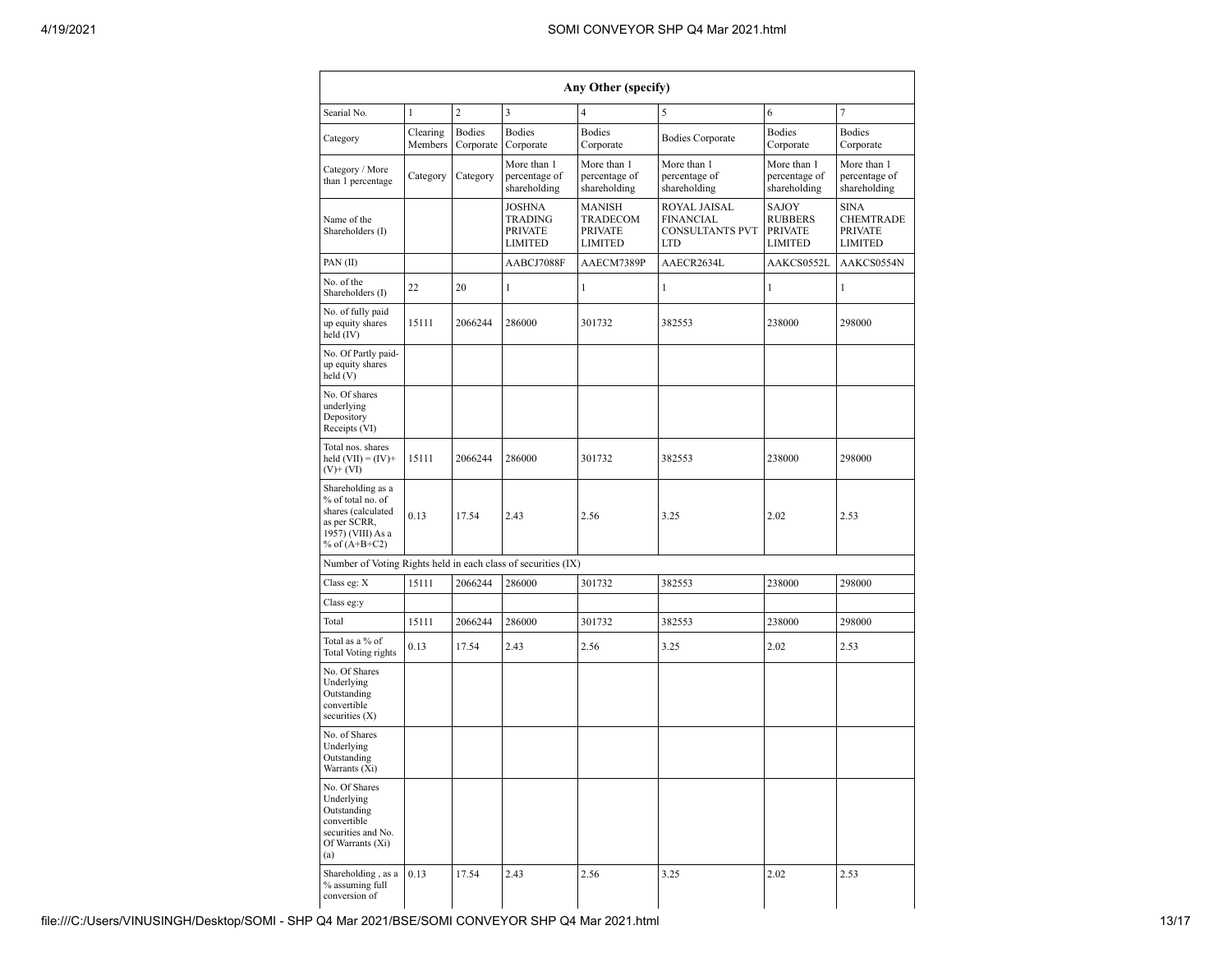| convertible<br>securities (as a<br>percentage of<br>diluted share<br>capital) $(XI)=$<br>$(VII)+(X)$ As a %<br>of $(A+B+C2)$ |                                  |         |              |        |        |          |          |  |  |  |  |
|------------------------------------------------------------------------------------------------------------------------------|----------------------------------|---------|--------------|--------|--------|----------|----------|--|--|--|--|
|                                                                                                                              | Number of Locked in shares (XII) |         |              |        |        |          |          |  |  |  |  |
| No. (a)                                                                                                                      |                                  |         |              |        |        |          |          |  |  |  |  |
| As a % of total<br>Shares held (b)                                                                                           |                                  |         |              |        |        |          |          |  |  |  |  |
| Number of equity<br>shares held in<br>dematerialized<br>form $(XIV)$                                                         | 15111                            | 1244244 | $\mathbf{0}$ | 301732 | 382553 | $\theta$ | $\bf{0}$ |  |  |  |  |
| Reason for not providing PAN                                                                                                 |                                  |         |              |        |        |          |          |  |  |  |  |
| Reason for not<br>providing PAN                                                                                              |                                  |         |              |        |        |          |          |  |  |  |  |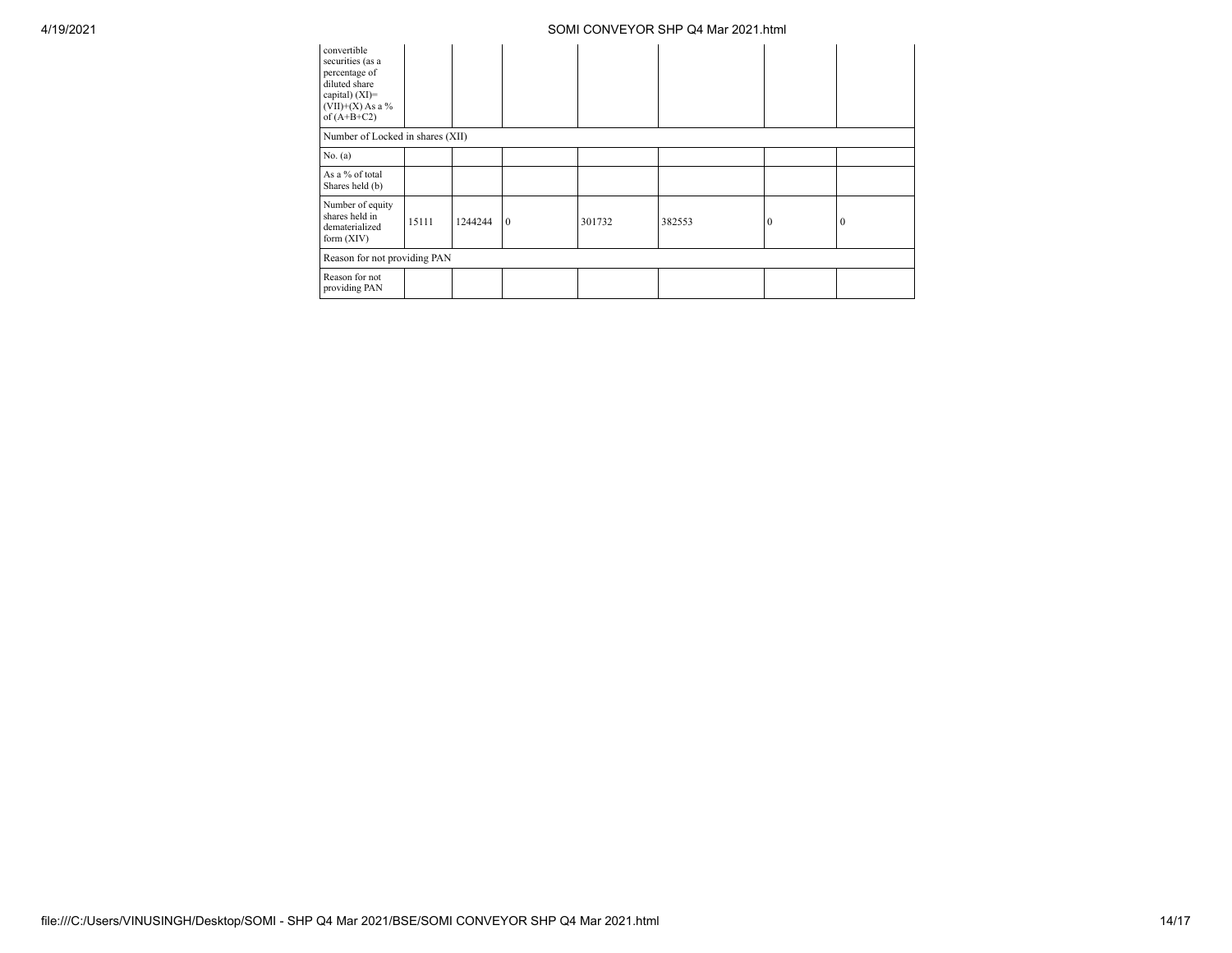| Any Other (specify)                                                                                                                           |                                                               |                           |            |                       |  |  |  |  |  |  |  |
|-----------------------------------------------------------------------------------------------------------------------------------------------|---------------------------------------------------------------|---------------------------|------------|-----------------------|--|--|--|--|--|--|--|
| Searial No.                                                                                                                                   | 8                                                             | 9                         | 10         |                       |  |  |  |  |  |  |  |
| Category                                                                                                                                      | <b>Bodies Corporate</b>                                       | Non-Resident Indian (NRI) | <b>HUF</b> |                       |  |  |  |  |  |  |  |
| Category / More<br>than 1 percentage                                                                                                          | More than 1 percentage of shareholding                        | Category                  | Category   |                       |  |  |  |  |  |  |  |
| Name of the<br>Shareholders (I)                                                                                                               | TRANSLAND SHARES PRIVATE LIMITED                              |                           |            | Click here to go back |  |  |  |  |  |  |  |
| PAN(II)                                                                                                                                       | AADCT1253A                                                    |                           |            | Total                 |  |  |  |  |  |  |  |
| No. of the<br>Shareholders (I)                                                                                                                | $\mathbf{1}$                                                  | 54                        | 161        | 257                   |  |  |  |  |  |  |  |
| No. of fully paid<br>up equity shares<br>held (IV)                                                                                            | 456183                                                        | 55846                     | 145146     | 2282347               |  |  |  |  |  |  |  |
| No. Of Partly paid-<br>up equity shares<br>held (V)                                                                                           |                                                               |                           |            |                       |  |  |  |  |  |  |  |
| No. Of shares<br>underlying<br>Depository<br>Receipts (VI)                                                                                    |                                                               |                           |            |                       |  |  |  |  |  |  |  |
| Total nos. shares<br>held $(VII) = (IV) +$<br>$(V)$ + $(VI)$                                                                                  | 456183                                                        | 55846                     | 145146     | 2282347               |  |  |  |  |  |  |  |
| Shareholding as a<br>% of total no. of<br>shares (calculated<br>as per SCRR,<br>1957) (VIII) As a<br>% of $(A+B+C2)$                          | 3.87                                                          | 0.47                      | 1.23       | 19.37                 |  |  |  |  |  |  |  |
|                                                                                                                                               | Number of Voting Rights held in each class of securities (IX) |                           |            |                       |  |  |  |  |  |  |  |
| Class eg: X                                                                                                                                   | 456183                                                        | 55846                     | 145146     | 2282347               |  |  |  |  |  |  |  |
| Class eg:y                                                                                                                                    |                                                               |                           |            |                       |  |  |  |  |  |  |  |
| Total                                                                                                                                         | 456183                                                        | 55846                     | 145146     | 2282347               |  |  |  |  |  |  |  |
| Total as a % of<br>Total Voting rights                                                                                                        | 3.87                                                          | 0.47                      | 1.23       | 19.37                 |  |  |  |  |  |  |  |
| No. Of Shares<br>Underlying<br>Outstanding<br>convertible<br>securities $(X)$                                                                 |                                                               |                           |            |                       |  |  |  |  |  |  |  |
| No. of Shares<br>Underlying<br>Outstanding<br>Warrants (Xi)                                                                                   |                                                               |                           |            |                       |  |  |  |  |  |  |  |
| No. Of Shares<br>Underlying<br>Outstanding<br>convertible<br>securities and No.<br>Of Warrants (Xi)<br>(a)                                    |                                                               |                           |            |                       |  |  |  |  |  |  |  |
| Shareholding, as a<br>% assuming full<br>conversion of<br>convertible<br>securities (as a<br>percentage of<br>diluted share<br>capital) (XI)= | 3.87                                                          | 0.47                      | 1.23       | 19.37                 |  |  |  |  |  |  |  |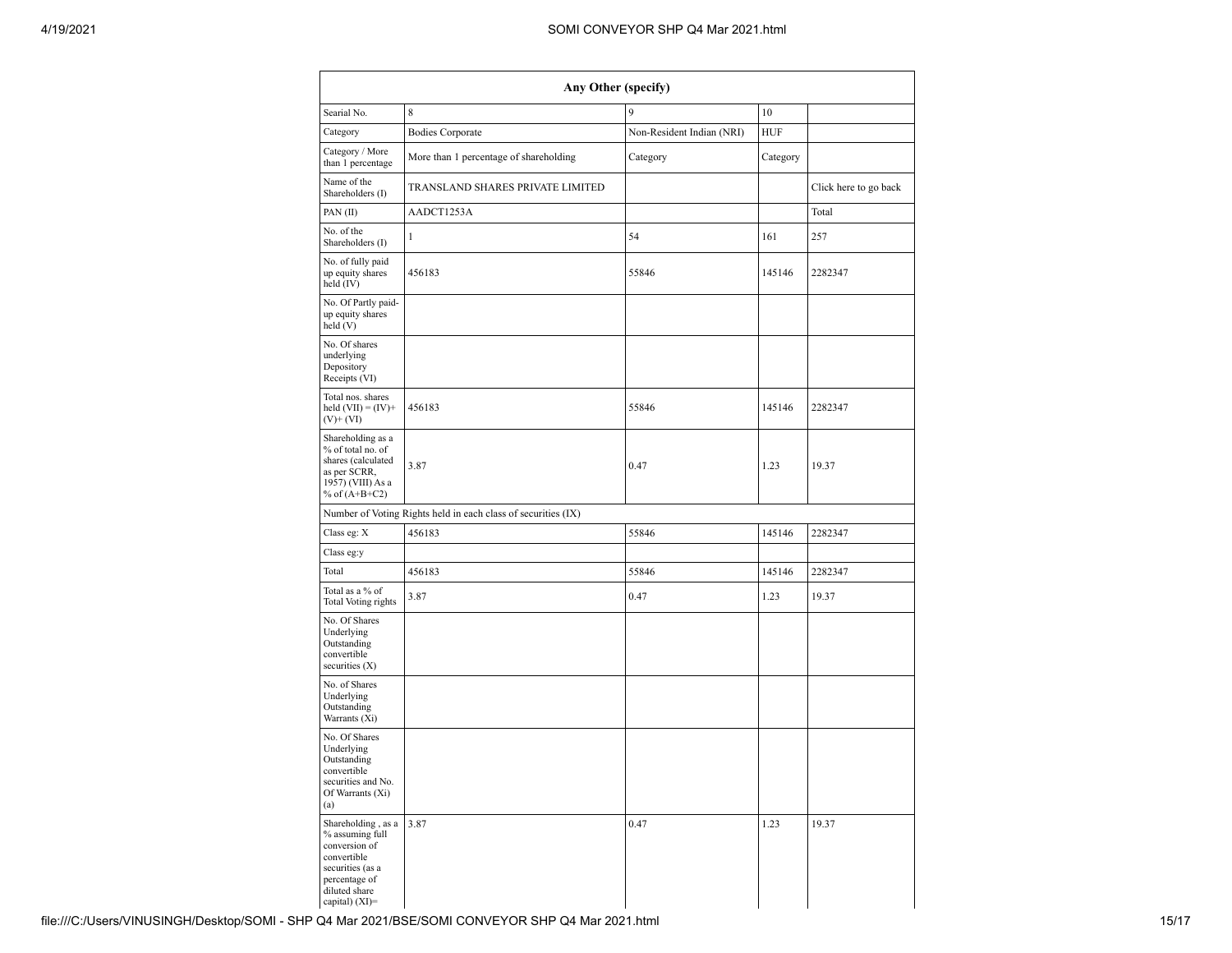| $(VII)+(X)$ As a %<br>of $(A+B+C2)$                                  |        |       |        |         |  |  |  |  |  |  |  |
|----------------------------------------------------------------------|--------|-------|--------|---------|--|--|--|--|--|--|--|
| Number of Locked in shares (XII)                                     |        |       |        |         |  |  |  |  |  |  |  |
| No. (a)                                                              |        |       |        |         |  |  |  |  |  |  |  |
| As a % of total<br>Shares held (b)                                   |        |       |        |         |  |  |  |  |  |  |  |
| Number of equity<br>shares held in<br>dematerialized<br>form $(XIV)$ | 456183 | 55846 | 145146 | 1460347 |  |  |  |  |  |  |  |
| Reason for not providing PAN                                         |        |       |        |         |  |  |  |  |  |  |  |
| Reason for not<br>providing PAN                                      |        |       |        |         |  |  |  |  |  |  |  |